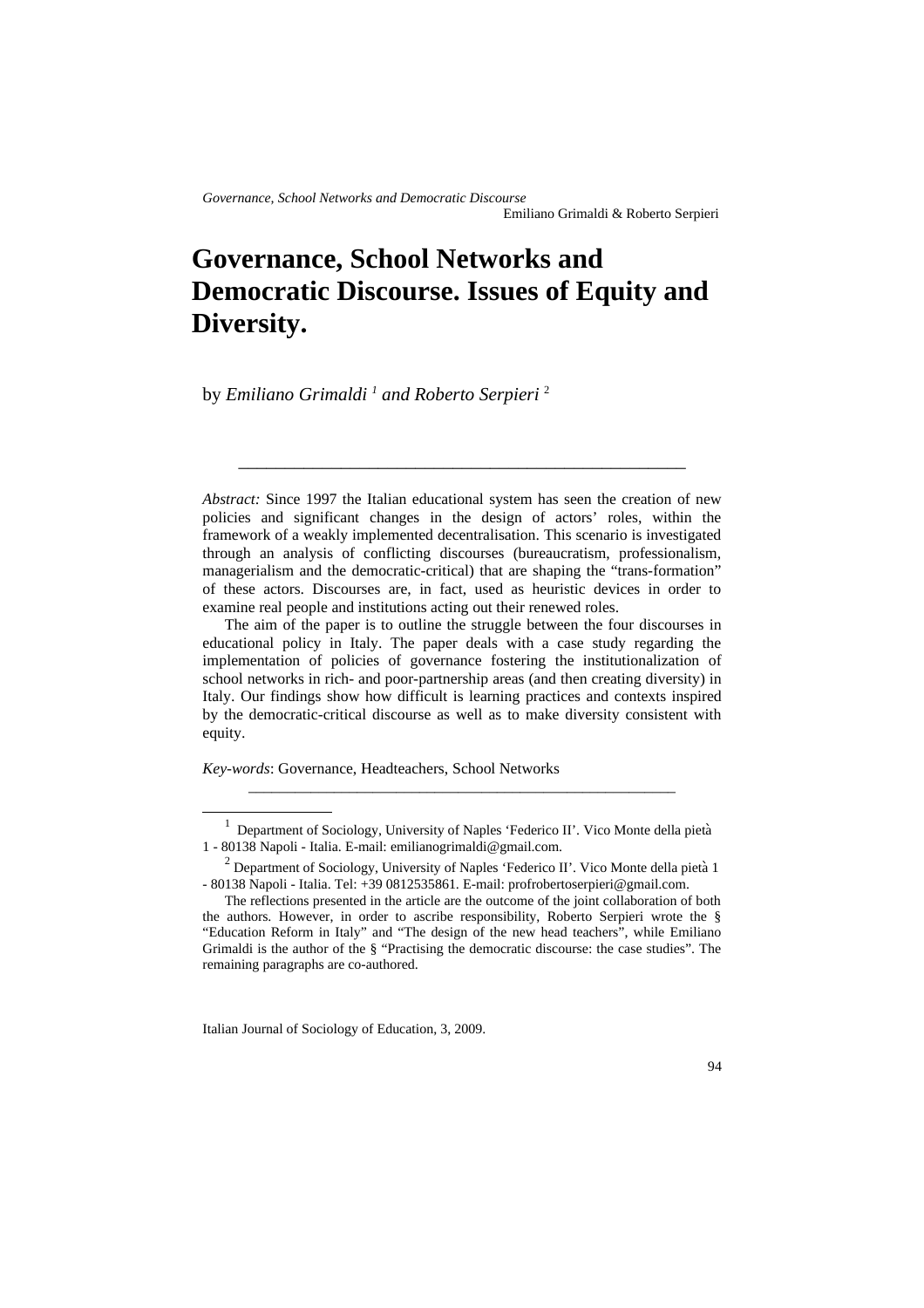Emiliano Grimaldi & Roberto Serpieri

## **Introduction**

In the late '90s the Italian education system has been significantly reformed by a centre-left government. The reform process was promoted through a step-by-step strategy, progressively collecting the «tesserae» of the wider «mosaic» (Berlinguer, 2001). The main features of the reforming trajectory were school autonomy; decentralisation; localism; emphasis on the roles of partnerships and local authorities in the governing of education; the renewal of the role of school heads. The education reform could thus be interpreted as part of the political response to the crisis of the Welfare State and is inscribed in the composite move away from the welfarist state towards a post-welfarist one (Jessop, 2002).

The first aim of this paper is to outline the «formation» of the new school heads (Gronn, 2003; Serpieri, 2007; 2008a; 2008b) in the Italian educational system. After a brief outline of the main features of the school reform trajectory, in the first section we will describe the «cultural and value changes» in the understanding and practice of school headship. (Gewirtz, Ball, 2000). Following Ball (2007: 6) the whole Italian reform trajectory and the process of the «formation» of the 'new heads' not as «a single, conscious, explicit project», but as «a set of trends which involve searches, discoveries, borrowing, and struggles […] which are […] mediated through new discourses» but also «path dependent» (*ibidem*) are interpreted here.

Then we will highlight practices, values and ethics promoted by the new managerial discourse and its challenge to «bureau professionalism» (Clarke, Newman, 1992). The acting of the latter in terms of cultural path dependencies will also be focussed on. At the same time, we will try to show the remaining spaces for the democratic discourse, the renewal of which could be interpreted as a reaction against its managerial counterpart, but also as the re-emergence of the needs of democratic participation in the schools, betrayed since the reform of internal school governance in the '70.

In the second section the paper will deal with a case study regarding the implementation of policies of educational governance promoted by a local authority in the South of Italy and inspired by the democratic discourse. The aim of those policies was to foster the institutionalization of school networks and promote the democratic participation of school heads in the educational planning in nine contiguous Education Zones, that could be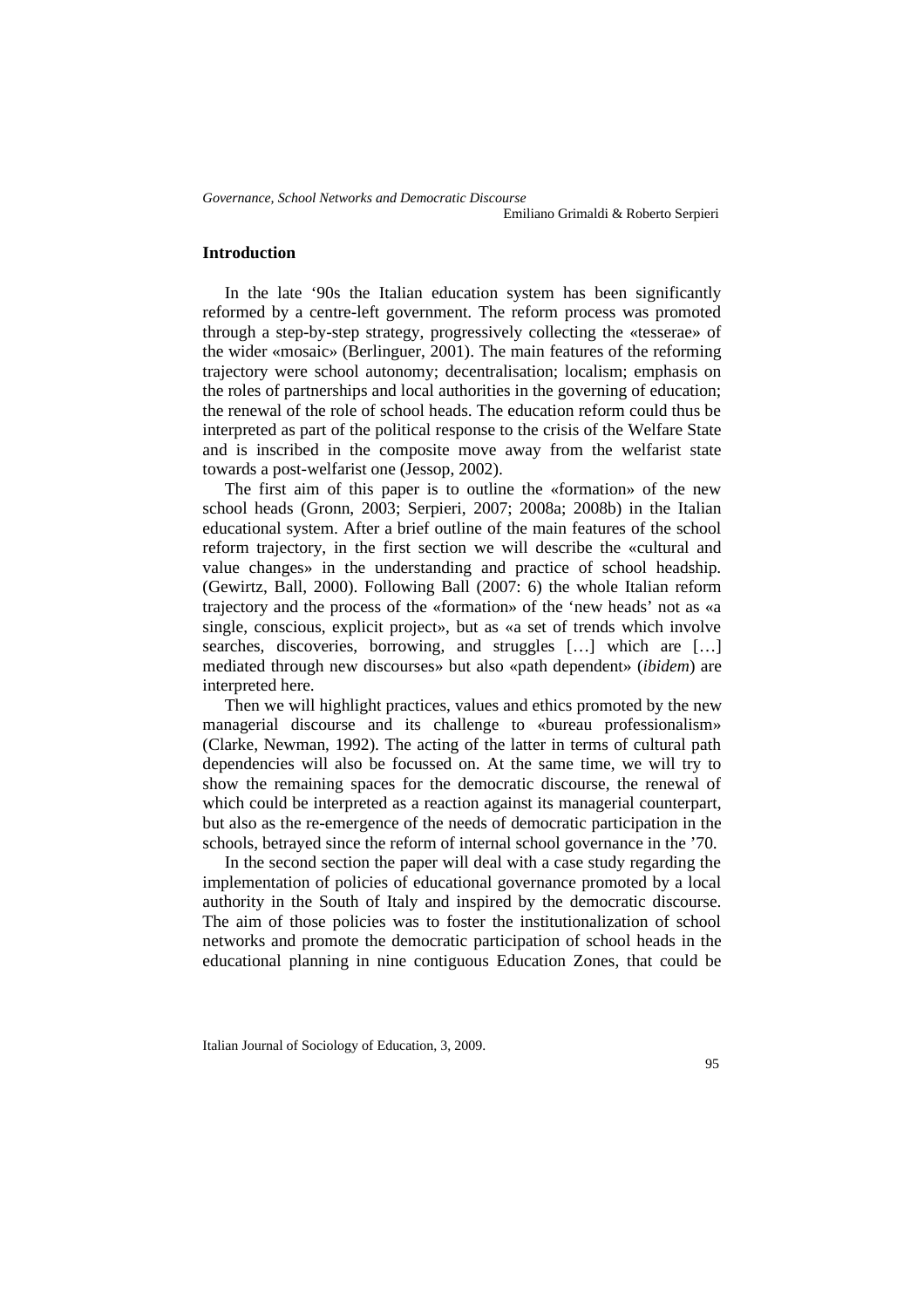*Governance, School Networks and Democratic Discourse* Emiliano Grimaldi & Roberto Serpieri

positioned along a continuum from rich-partnership to poor-partnership areas (Sterling, 2005). After the enactment of the Education Zones, school heads become potentially leading actors of processes of collaboration and/or competition. On the one hand, these practices could result in a further diversification of the educational provision in the different zones (and consequently in a further stratification between "good" and "bad" schools). On the other, they could have egalitarian outcomes, enacting processes of collective empowerment and reflexivity. Exploring data gathered through observations, in-depth interviews and documents analysis, the paper shows how difficult learning practices inspired by the democratic-critical discourse are and how they make diversity consistent with equity.

## **Education reform in Italy**

During the '90s, the Italian public administration was widely restructured. As stated above, the education system was strongly interested by those changes. Partially following the neoliberal recipe (Olssen *et al.*, 2004), the restructuring of the education system was carried on the basis of a peculiar mix of relative autonomy, devolution and localism.

One of the aims of the reformers was to establish a new institutional structure granting autonomy to each school (Law No. 59/1997), within the framework of a soft decentralisation (Benadusi, Serpieri, 2000; Serpieri, 2008; Grimaldi, Serpieri, 2008). The school autonomy reform has loosened the hierarchical relationship between the Ministry of Education and schools. The former keeps hold of the general governance of the system, outlining general principles of education and establishing threshold performance levels besides defining the national curricula and managing financial and professional resources through its regional administrative offices. The latter are no longer seen as mere providers of a service, following central guidelines on administrative and curricular issues. On the contrary, new spaces of autonomy have been opened up for schools. Firstly, they are entitled to outline the annual educational school plan (POF), within which they can plan individual/distinctive school projects, define local curricular priorities and outline at least in part their internal organisation. Secondly, schools are strongly encouraged to build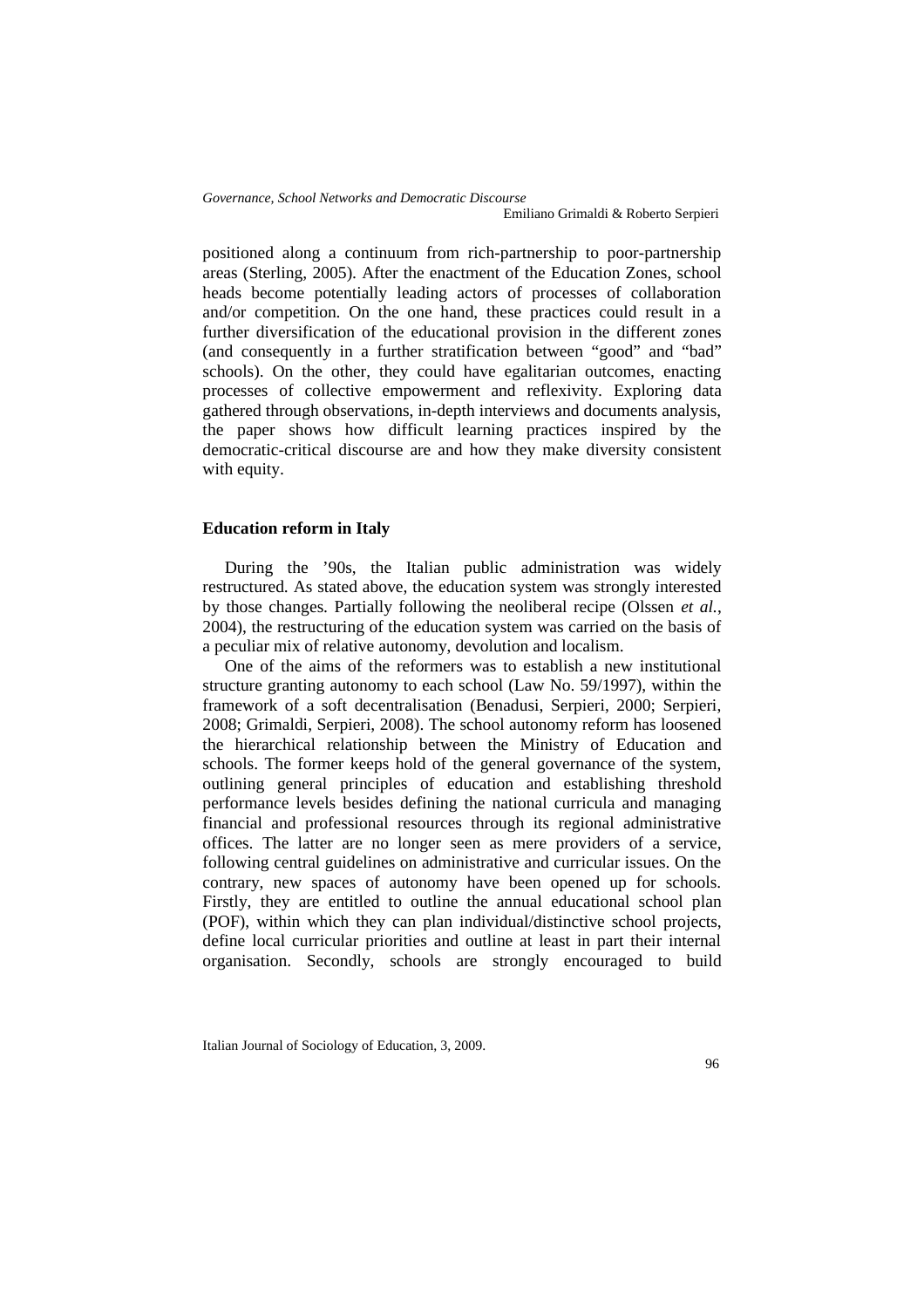partnerships with other public and private actors, in order to pursue their educational mission. Partnerships are explicitly identified as a potential channel through which to gain public or private extra-resources and enrich the educational provision.

School autonomy and the transformation of the role played by centralised education bureaucracies («from rowing to steering», borrowing the famous Osborne and Gabler (1992) expression) has been coupled with a strong emphasis on localism (Newman, 2001), that is, on the need to involve local authorities and communities in the governance of education at the local level. Regions and Local Governments have therefore become responsible for local educational planning and school buildings, and their competence in educational matters and professional training improved (1998-2001). In this perspective, the "School Autonomy Regulations" (Legislative Decree No. 275/99) strongly stress the possibility for schools to constitute networks with other schools and public or private actors in order to pursue their educational aims.

The reading of the Italian case is not easy and reveals a messy scenario. On the one hand, it could be said that those changes have implied the increase of the complexity and diversity (Kooiman, 2000) of the education system. On the other hand, the distinguishing feature of the Italian case is the presence of several counteracting trends and forces that opposed, often in contradictory ways, the reform project based on autonomy and devolution (Grimaldi, Landri, 2006).

Ten years after the introduction of the reform, many experts and practitioners (Armone, Visocchi, 2005; Ribolzi, 2006; Fisher et al., 2002) highlight how it has had only limited effects. Many expectations created by the new framework were not met and change was less relevant than foreseen. Comparative analyses in the EU area show how the Italian form of autonomy is weak (Eurydice, 2007) and how perhaps head teachers' roles and responsibilities have been the area of major impact.

## **The design of the «new head teachers»**

The renewal of the head teachers' role has been a central step in the «formation» of the new autonomous schools. The award of autonomous status for each school occurred simultaneously with the higher civil servant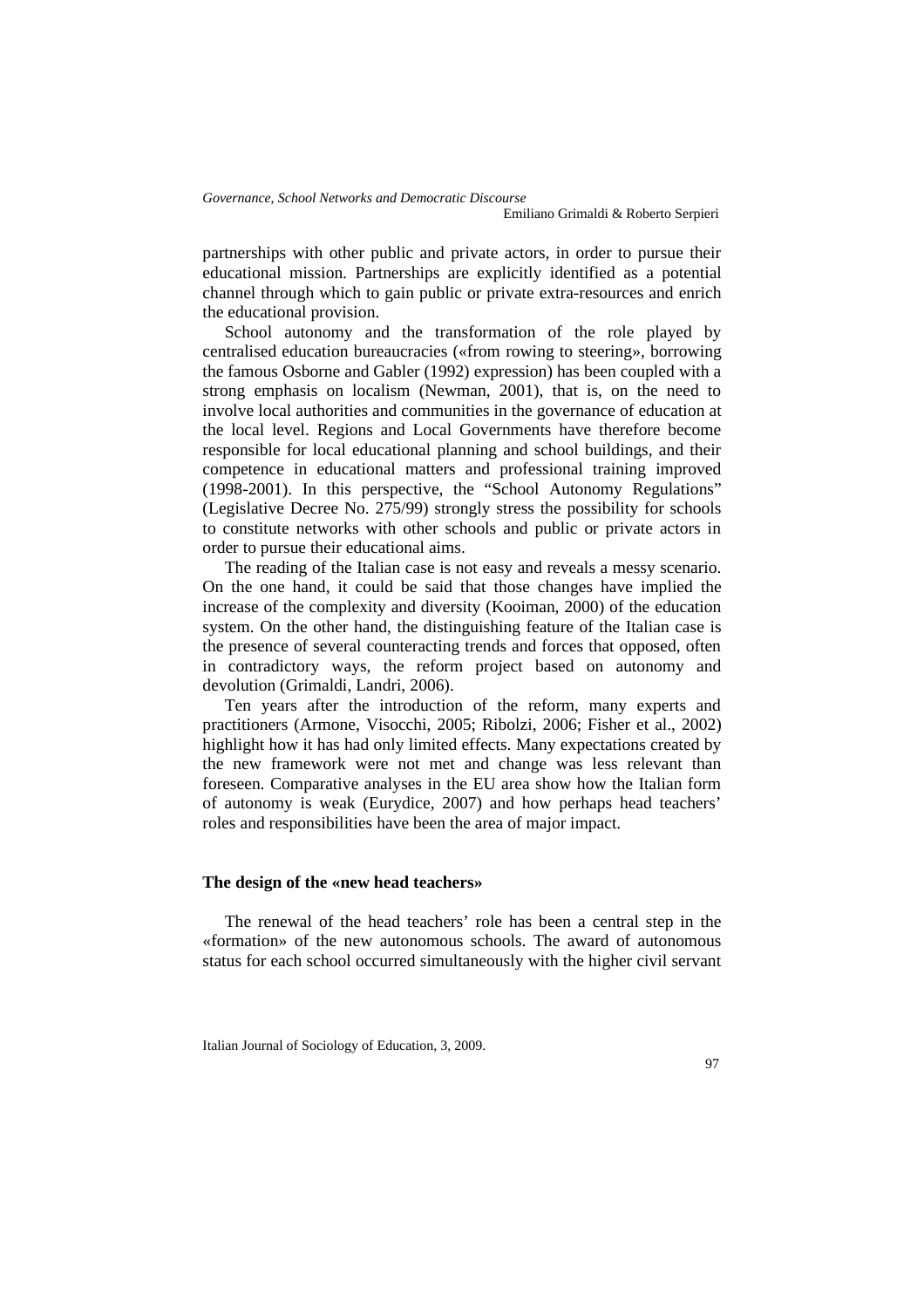ranking given to their head teachers (they were previously ranked in the middle management category). The new ranking was granted in relation to the participation in training activities that involved some 10000 in-service head teachers in 2000 (Serpieri, 2008). Before outlining the main characteristics of the «new head teacher», we would like to highlight the historical tradition of the Italian education system and the related path dependencies. This should show both how the reformers aimed to introduce radical changes and also explain the contradictory picture that emerged from the reform's implementation.

Since the Republic was founded in 1948, educational staff has been selected through open competitions, in as far as they were regarded as part of the civil service. Head teachers, in particular, had to be previous and qualified teachers winning a selective competition held in Rome (now in the regional offices). In the welfarist and centralized Italian system, schools were regarded as State bodies and head teachers were the terminals of a hierarchical chain connecting each school to the central Ministry of Education. In this context the head teachers' role was forged by two different discourses. On the one hand, head teachers were socialised to practices, values and ethics of bureaucracies, in as far as they were required to follow rules and procedures defined centrally (mainly through ministerial guidelines) and were subject to forms of bureaucratic accountability. On the other, head teachers were previous teachers and were required to coordinate the educational staff working in their schools, using a professional logic. In this respect, some of the most important professional groups promoted an interpretation of the head teacher as a «*primus inter pares*» among teachers. The professional dimension was emphasized even further after the enacting of the 1974 regulations that changed the model of governance in the schools (promoted by a centre-left government). In the case of internal forms of school governance, the principles of a democratic and professional participation were introduced and two collegial bodies were created: the School Board made up of the head teacher and the representatives of both staff and parents/students and the Teachers Assembly, composed of the whole teaching staff and chaired by the head teacher.

To sum up, we could say that in the pre-autonomy system, therefore, political and administrative groups promoted understandings and practising of headship mainly inspired by a bureaucratic discourse. At the same time,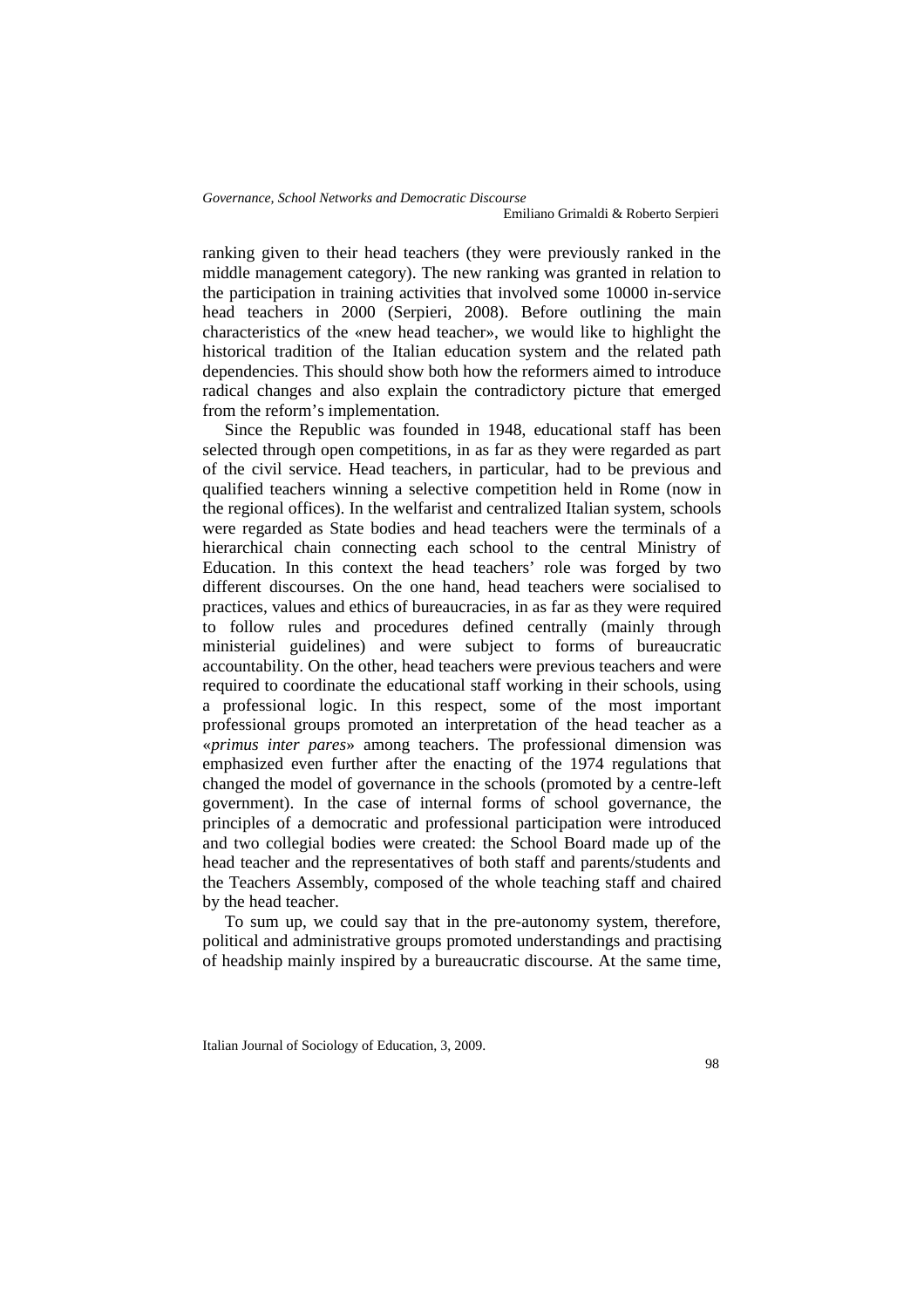on the other hand the bureaucratic structure of the school system «provided the organisational context in which head teachers could exercise their professional judgement» (Newman, 1998; see also Mintzberg, 1983).

Within this context, the policies promoted after 1997 strongly renewed the role of head teachers by defining new practices and procedures associated with the role-taking and promotion of values and ethics mainly inspired by the New Public Management.

The ruling of schools by an external bureaucratic hierarchy and the headship practices associated with it were identified as one of the main problems affecting Italian schools. As Luigi Berlinguer, Ministry of education, stated:

«*The centralistic structure had overburdened head teachers with bureaucratic tasks and duties, while the autonomous school needs head teachers who are able to assume responsibilities, plan and implement new projects and activities, organise and stimulate teachers' work, listen to pupils, involve families, manage resources and interact with external actors*» (Berlinguer, 2001: 111-112).

It is worth noticing here how, at the discursive level, practices, values and ethics associated with bureaucratism have been identified as constraining and ineffective. The main traits of the «new head teacher» were redefined in the regulations on the basis of the New Public Management recipe: emphasis on the managerial aspects of headship; responsibility for the results obtained; efficiency and effectiveness in the management of resources (whether financial or human); entrepreneurship. Professional issues were simply elicited.

It could be useful for the development of our argument to distinguish here between the internal and external tasks of the new heads.

In relation to the internal governance of the autonomous schools, head teachers are depicted by the regulations and the official documents as managers whose main functions relate to guidance, coordination and improvement of financial and human resources, on the one hand, while on the other, these functions concern responsibility for the results gained by their schools (1998). As part of a new moral environment, responsibility, efficiency and effectiveness are clearly identified as the main values that should guide head teachers' practices in order to improve the «quality of the education provision». As already occurred in other countries, the design of the new heads was part of a wider process of devolution of responsibility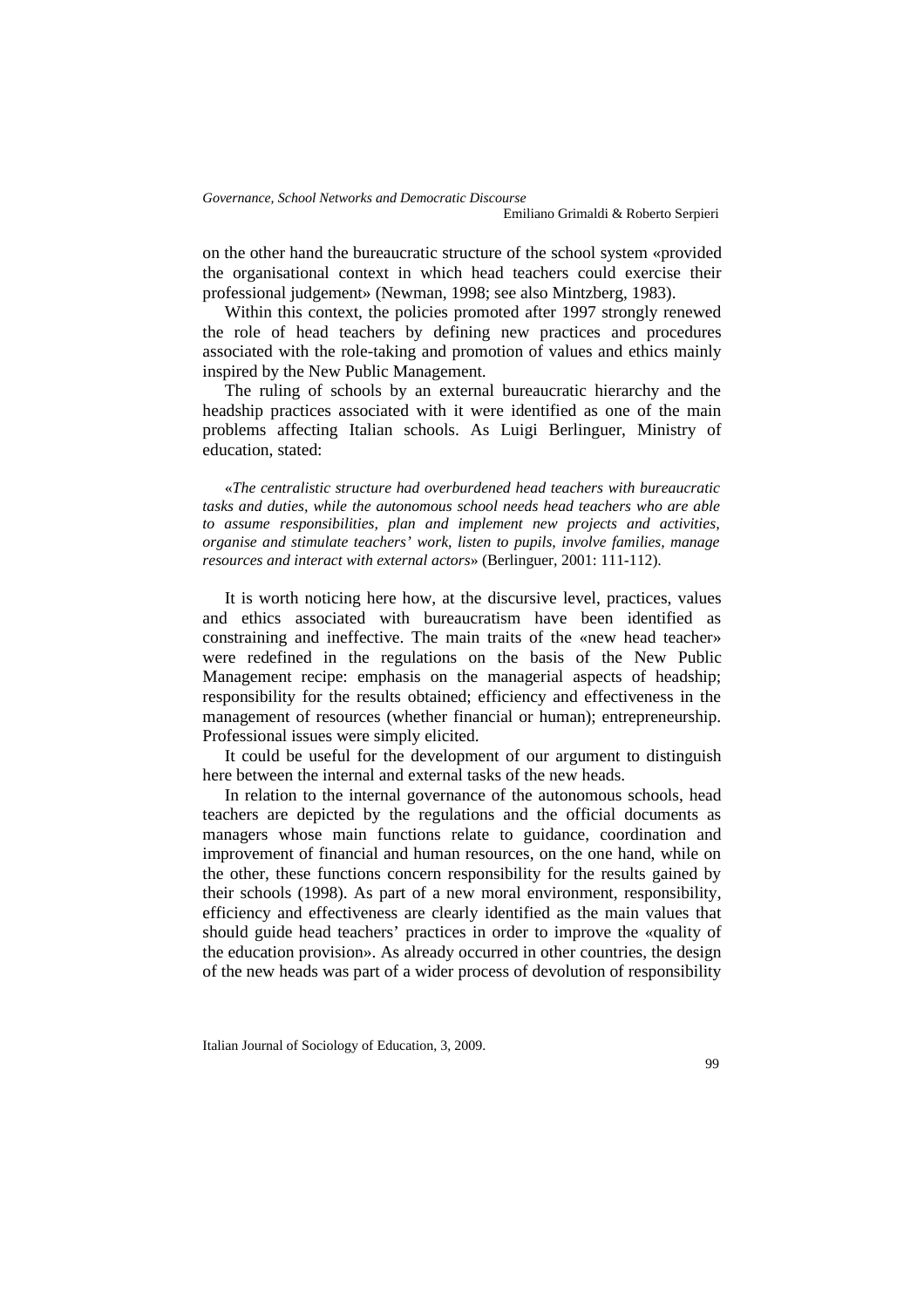for schools' improvement towards the schools themselves (Evans *et al.*, 2005). A more efficient and effective management was identified as one of the internal factors that could influence schools' performances.

Entrepreneurship was, instead, the main value inspiring the design of the external duties and tasks of the new head teachers. As far as devolution and localism were central traits of the autonomy reform, head teachers were identified as key actors of the new devolved arenas. Following formal regulations, on the one hand they should attend to the «required relations» with local authorities and peripheral bureaucracies. On the other, head teachers should be the main promoters of partnerships and collaboration with «institutional, cultural, social and economic groups existing in the school area» (1999). This aspect becomes relevant for our argument in the light of three further considerations. Firstly, local authorities charged with local educational planning had the possibility of closing schools with less than 500 students. Secondly, dezoning policies were associated with the school autonomy reform. Thirdly, local authorities had the possibility of distributing considerable extra-funds (mainly EU) to autonomous schools. In most cases, local authorities decided to allocate these funds by calling for bids and introducing the constitution of partnerships involving "noneducationalist actors" (firms, companies, associations, experts and so on) (Gunter, 2008) as a precondition to participating in the calls. In this environment, the new head teacher potentially becomes an «entrepreneur» with several imperatives. In order to maintain a sufficient number of pupils he/she has to make his/her school attractive for students, but mainly for their parents. The loss of students means fewer teachers and the risk of loosing the autonomous status. To avoid these risks, the head teacher should seek to enrich the educational provision of the school, by getting additional funding for extra-curricular activities. As a consequence, he/she should dedicate a considerable amount of time to promoting external relations with local authorities and other public and private actors. In such context, the development of entrepreneurial skills becomes a necessity, while competition and customer-oriented ethos turn out to be new hidden values (Whitty, 2002). This could also be an initial step of a "privatisation" process (Ball, 2007) within the Italian school system.

As in the case of the triad «autonomy, devolution and localism», managerialism encountered strong opposition and was at centre of what has been called a «war of discourses» (Serpieri, 2007). Bureaucratic path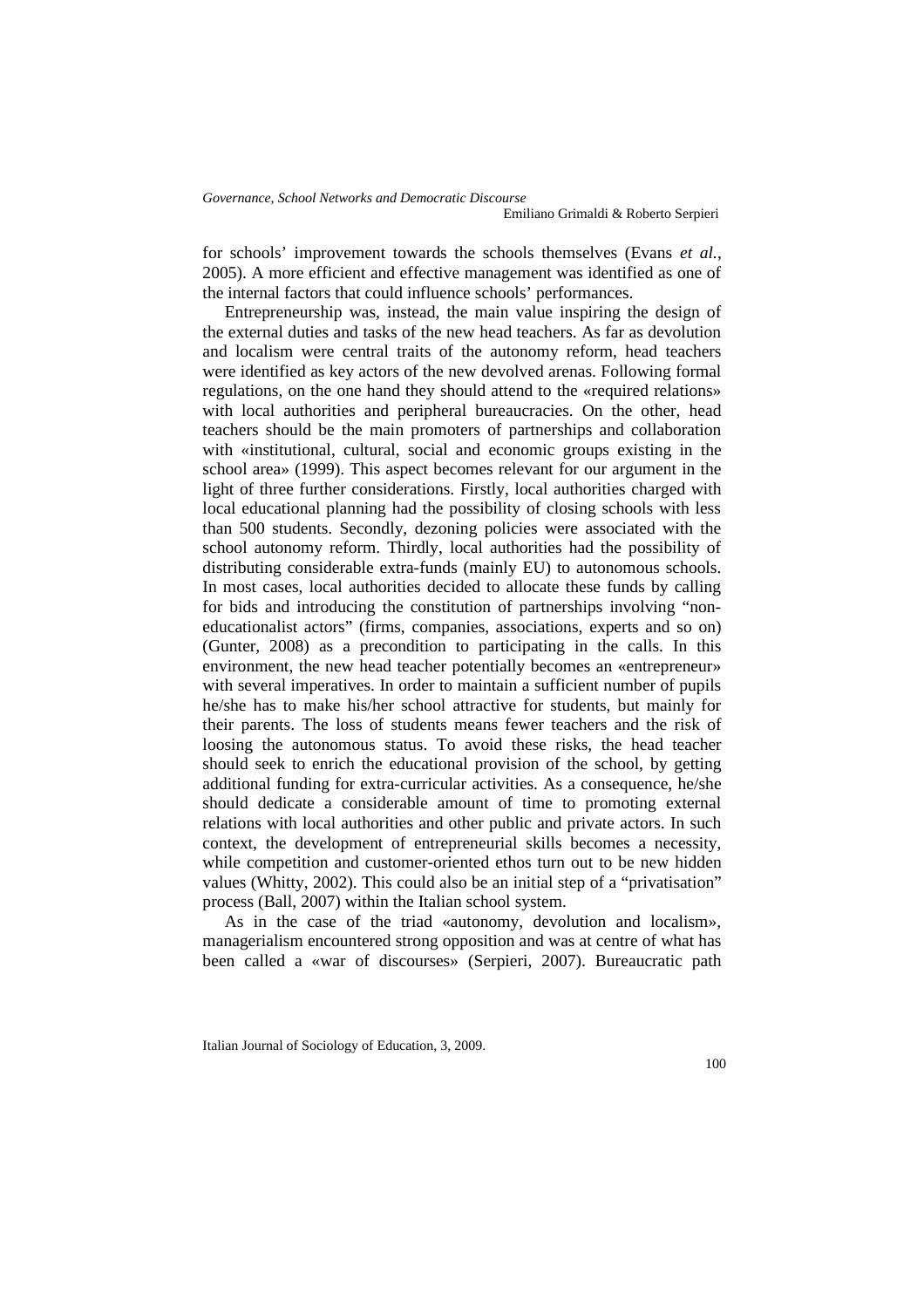dependencies and the hostility of the main professional unions and groups, as well as the relative weakness of the managerial discourse, resulted in a messy scenario where contrasting evidences lead to the enactment of changes in different directions. The messiness was considerably amplified by Italy's political instability. After the 2001 election, the new centre-right government changed the agenda on education drastically and focused on the reform of the national curriculum. At the same time, it showed scarce interest in the issues of autonomy, devolution and localism and left a significant space to bureaucracies in governing the change enacted by the previous government. Some elements working against the shift towards managerialism need to be highlighted, however.

First, central and peripheral bureaucracies still exert a strong influence on the internal governance of the schools. It is true that head teachers do not depend on the peripheral hierarchy of the Ministry anymore. Nonetheless, schools' financial autonomy is still strongly constrained by central regulations. The issue of human resources management is even more complex. Head teachers cannot recruit or hire either teachers or other personnel, who are assigned to the school by the Ministry's regional offices. They only have power over the general rules of behaviour within the school, the teaching activities being under the direct responsibility of the teachers. Further, head teachers are responsible for the independent negotiation of the school with the Unions about aspects such as professional development and school organisation.

Second, head teachers exercise their powers in a framework of internal governance that, as far as democratic and professional involvement is concerned, has been left almost untouched, the structure of internal decision-making not having been changed (Serpieri, 2008).

Third, the same resistances are recognisable as far as the external tasks of the new «entrepreneur-like» head teacher are concerned. As stated above, the combined effects of different policies pushed head teachers towards an ethic of competition and fund-raising, thereby partially changing their practices. Nonetheless, the resilience of routines, bureaucratic constraints and ideological opposition played an important role in this respect as well.

As is easy to foresee, the examination of real head teachers acting out their renewed roles (Gewirtz, Ball, 2000) interpreting these struggling discourses reveals a complex and contradictory picture. The shift towards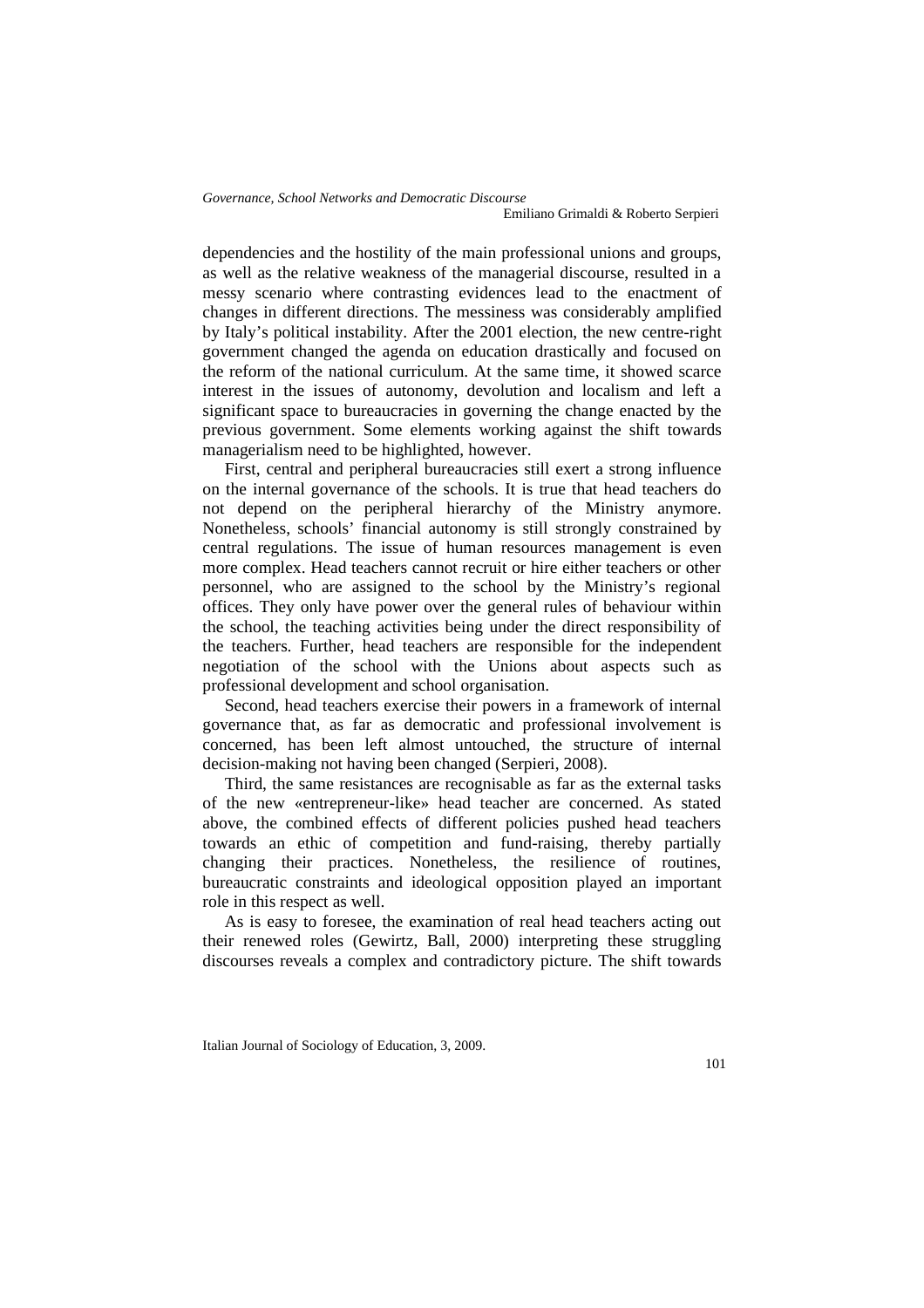managerial practices, values and ethics in headship is at the centre of the debate on educational leadership in Italy. In the second part of this paper we will try to contribute to this debate by focusing on a case study regarding the implementation of policies of educational governance promoted by a local authority in the South of Italy and inspired by the democratic discourse.

#### **Practising the democratic discourse: the case studies**

Within the wider scenario of the devolution trajectory, in 2003 a Local Government in the South of Italy (hereafter the Province) chose to divide its territory into 9 different Education Zones and established a collegial board (hereafter the Conference) for each zone involving the head teachers of the secondary schools, the mayors of the municipalities and other private and public actors. The aim of those policies was to foster the institutionalization of school networks and promote the democratic participation of school heads in policy making. In particular, the conferences (and the head teachers within them) were called on to make decisions regarding educational planning within each zone. In doing so, the participants were asked to tackle such issues as: a) the collective care for educational provision in each zone; b) the creation of equality of opportunity for every student, by ensuring a richer educational provision in each zone; c) the drop-out and low achiever problems; d) the transfer of best practices and the enactment of processes of mutual learning among schools. Generally speaking, then, the main objective of the establishment of the Education Zones was to deal with problems of equity and diversity, reducing the differentiation among schools and guaranteeing a higher degree of equality of opportunity for each student. The key practice to cope with these problems was identified in collaborative and democratic decision-making regarding policies implementation and resources allocation. Head teachers were identified as leading actors of the whole process. Policy makers asked them to play a significant role in the process of enactment of the collaborative practices. The establishment of the Education Zones could then be considered as the acting out of a process of democratic leadership, in as far as it aims to create an environment where actors (head teachers in our case) could search for the common good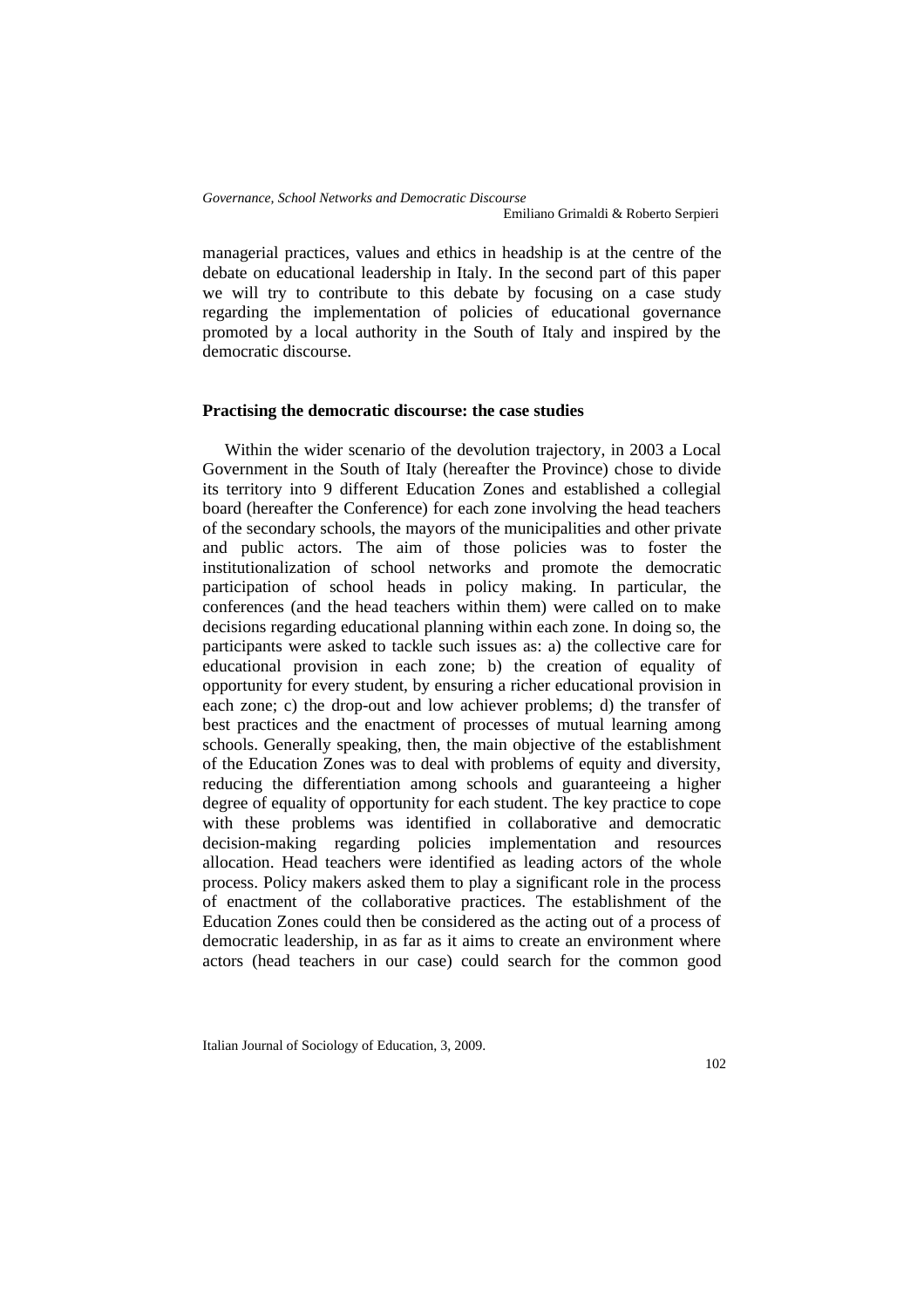(*ethical rationality*), practice ethical rationality through dialogue (*discursive rationality*) and be active contributors to the creation of the institutions, culture and relationships they inhabit (*decisional rationality*) (Woods, 2005: xvi).

It is worth highlighting here how the call for collaborative practices and ethos stood out sharply against the entrepreneurial imperatives described above. Significant room for manoeuvre opened up for school heads with the establishment of the conferences. At the same time head teachers faced contrasting pressures and were required to choose between collaboration and/or competition.

As we will show below, the enactment of such policies has had alternative outcomes. On the one hand it has produced a further diversification of the educational provision in the zone (and consequently a further stratification between "good" and "bad" schools). On the other, it has had egalitarian outcomes, enacting processes of collective empowerment and reflexivity.

Here we want to focus on the cases of two Education Zones, selected through a *theoretical sampling* (Silverman, 2005). Taking into consideration some proxy variables such as the territorial distribution of educational provision and the existence of previous experiences of collaboration, we chose a rich-partnership (hereafter VIVID) and a poorpartnership area (hereafter PALE) (Sterling, 2005).

VIVID comprises 9 municipalities and 15 secondary schools. In 2003, the 15 schools offered a complete educational provision to the students of the Education Zone, since all the national curricula were represented (lyceums, technical, professional and vocational training). None of the 15 schools could be considered a 'weak institution'. The average number of students attending each school was 765 (the allowed range is 500-900) and none of them was undersubscribed. The quality of school buildings was generally good (sufficient number of classrooms, well-equipped laboratories and gyms, and so on). Moreover, 15 experiences of school collaborations were currently occurring in the zone. All of them also involved local authorities. Furthermore, the Province promoted an action research in the zone in 2003, involving universities and schools in order to support and promote the enactment of schools networks. VIVID could be therefore be defined as a rich-partnership area in as far as networking practices were reasonably institutionalised, a texture of trustful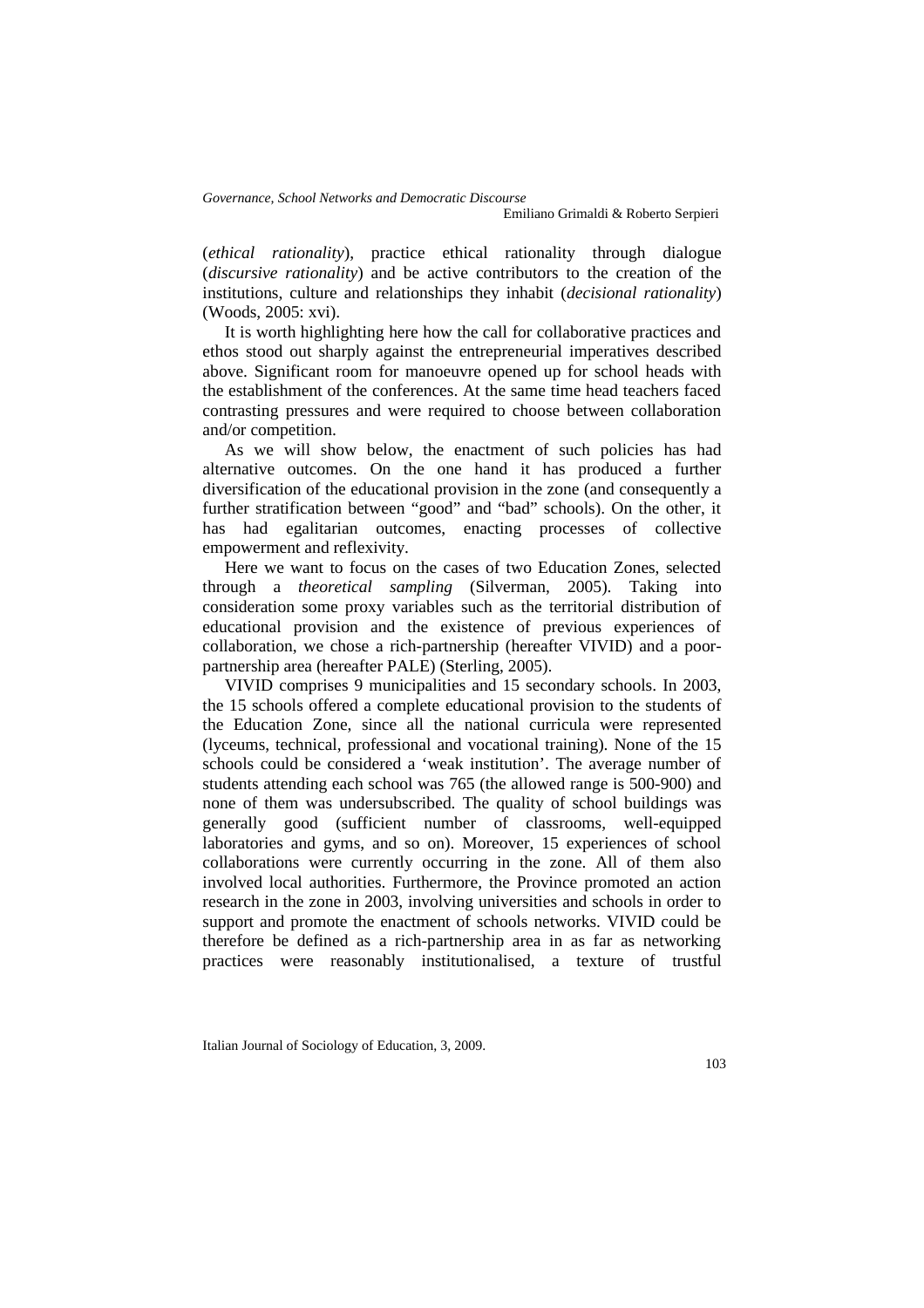relationships was recognisable, no pronounced divide existed between "good" and "bad" schools and head teachers seemed to have partially developed a collaborative ethos.

On the contrary, in 2003 PALE displayed opposing features. Only 1/3 of the national curriculum courses were provided by the 10 secondary schools of the zone. Demographic trends revealed the need for the opening of more schools in the zone. Four of the 10 schools buildings in 2003 were not structurally appropriate to satisfy educational needs and needed to be relevantly restructured. Nonetheless, the most critical aspect was the one regarding students' distribution among the schools. The average of students attending each school was 1460. This means that none of the schools was undersubscribed. On the contrary, the number of students exceeded the legal limits (900) and the possibilities offered by the structures in many cases. More than half of the 10 schools of the zone could be regarded as weak institutions, therefore, due to structural inadequacies or over-sizing. Moreover in 2003, only 5 experiences of collaboration involving four out of ten schools were found to exist in the zone. PALE could be therefore be regarded as a poor-partnership area, where networking practices involving the minority of the schools in the zone, prefiguring competition and a progressive split between good and bad schools, rather than collaborative relationships among head teachers concerned with problems regarding structures and over-sizing, seemed to emerge.

However, high drop-out and low achievement levels characterized both VIVID and PALE. The average number of students abandoning school during the year was 5,62% and 3,49%, respectively. Furthermore, thirteen per cent of the students attending the schools in both education zones did not achieve sufficiently high grades at the end of the year in order to continue with their scholastic career. The equity issue was potentially quite relevant in both the zones taken into consideration.

#### *The VIVID case*

In the VIVID Education Zone the experience of the Conferences started in 2004. The head teachers and other actors of the Zone have been discussing the planning of the zone's educational provision and related issues during several meetings. Two phases could be identified in the establishment and development of the Conference as instrument of participatory governance.

Italian Journal of Sociology of Education, 3, 2009.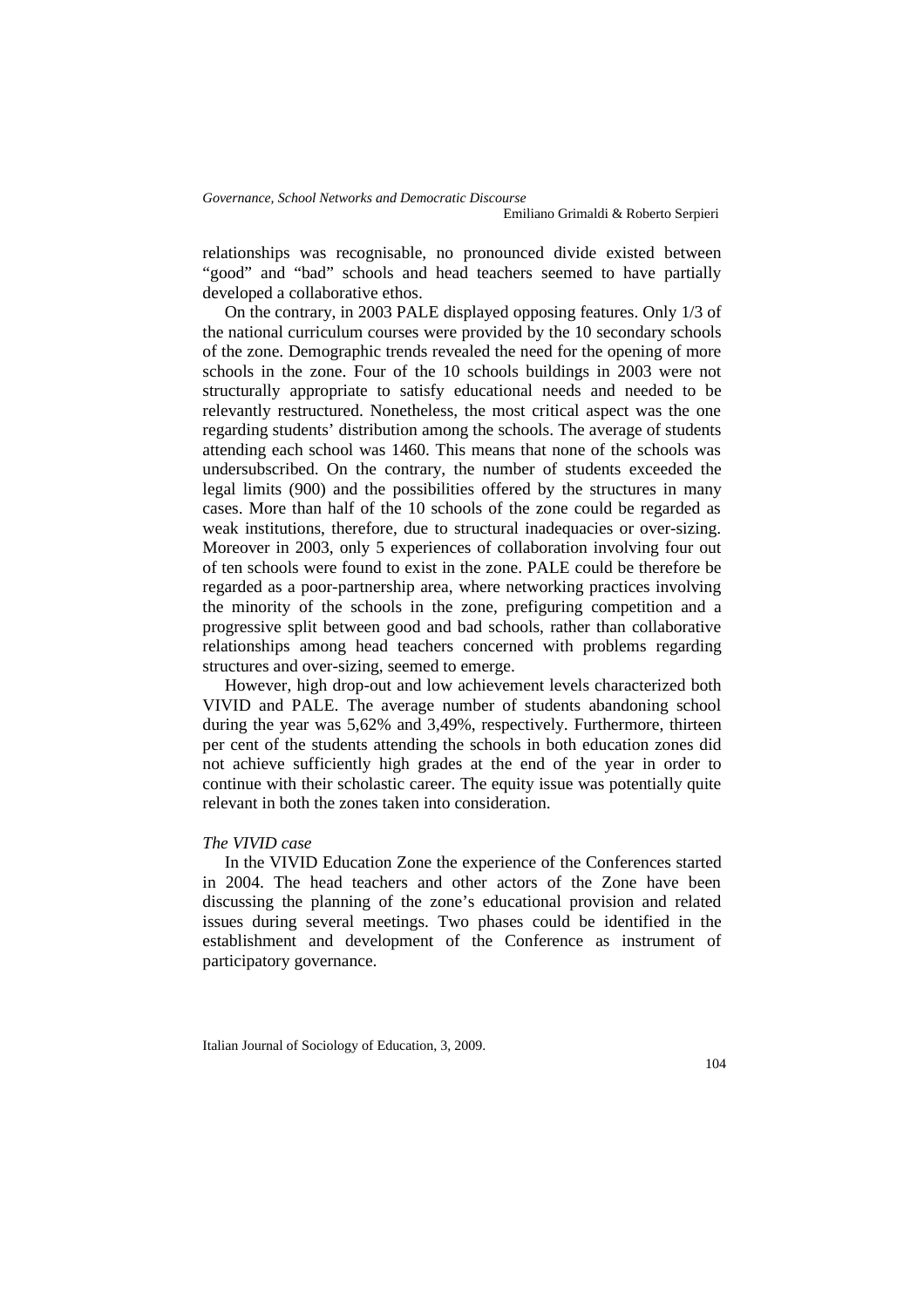*Governance, School Networks and Democratic Discourse* Emiliano Grimaldi & Roberto Serpieri

Immediately after their establishment, the nature of conferences as new context of practice became the main issue at stake. Struggles between opposing interpretations characterized the interactions within the new discursive arena. Ambiguities and uncertainties regarded the aims of the new governance instrument, the role of the different actors involved and the real «room for manoeuvre» the conferences had as decisional boards. The debate also focused on constraints and forms of interdependence with other decisional boards and contexts. The prevailing of a bureaucratic understanding of the conferences role in the governance system made clear how path dependencies and the resilience of institutionalised practices and routines influenced significantly the enactment of the new governance instruments. In the beginning, head teachers were inclined to interact with the other actors by identifying those in charge of specific responsibilities and presenting them with their individual problems:

> *Mr D. – Head teacher: "I want to complain […] about the slowness of the Province's intervention, despite my frequent requests. […] I have written so many letters and I have never had an answer […].I do not want to go into details […] it is my intention here to remind our Councillor that, as far as I know, my case has not been considered in the annual schools building plan. Now, I need nine classrooms, I do not have a gym, my school lacks a suitable room for meetings. I do not have infrastructures to work with disabled pupils. I think that solving this kind of problem constitutes a precondition for any further discussion […] I have been waiting for a solution for several years now. I intend to continue submitting formal written requests to your offices […] I hope you will organise an ad hoc meeting. Thanks"* (Conference Proceedings, September, 10th, 2004).

The example showed highlights the script that characterized most of the interactions involving head teachers within the conferences in the early meetings: 1) the highlighting of a problem; 2) the request of an immediate solution and 3) the endeavour to make an individual appointment within the local authority offices to discuss the problem.

The emergence of competitive relationships became a further distinctive trait of the conferences' experience. Partially refusing the adoption of a collective logic or an ethical rationality, head teachers seemed to approach the decision-making processes regarding the educational provision with a self-interest ethic. This was particularly evident in the struggles for the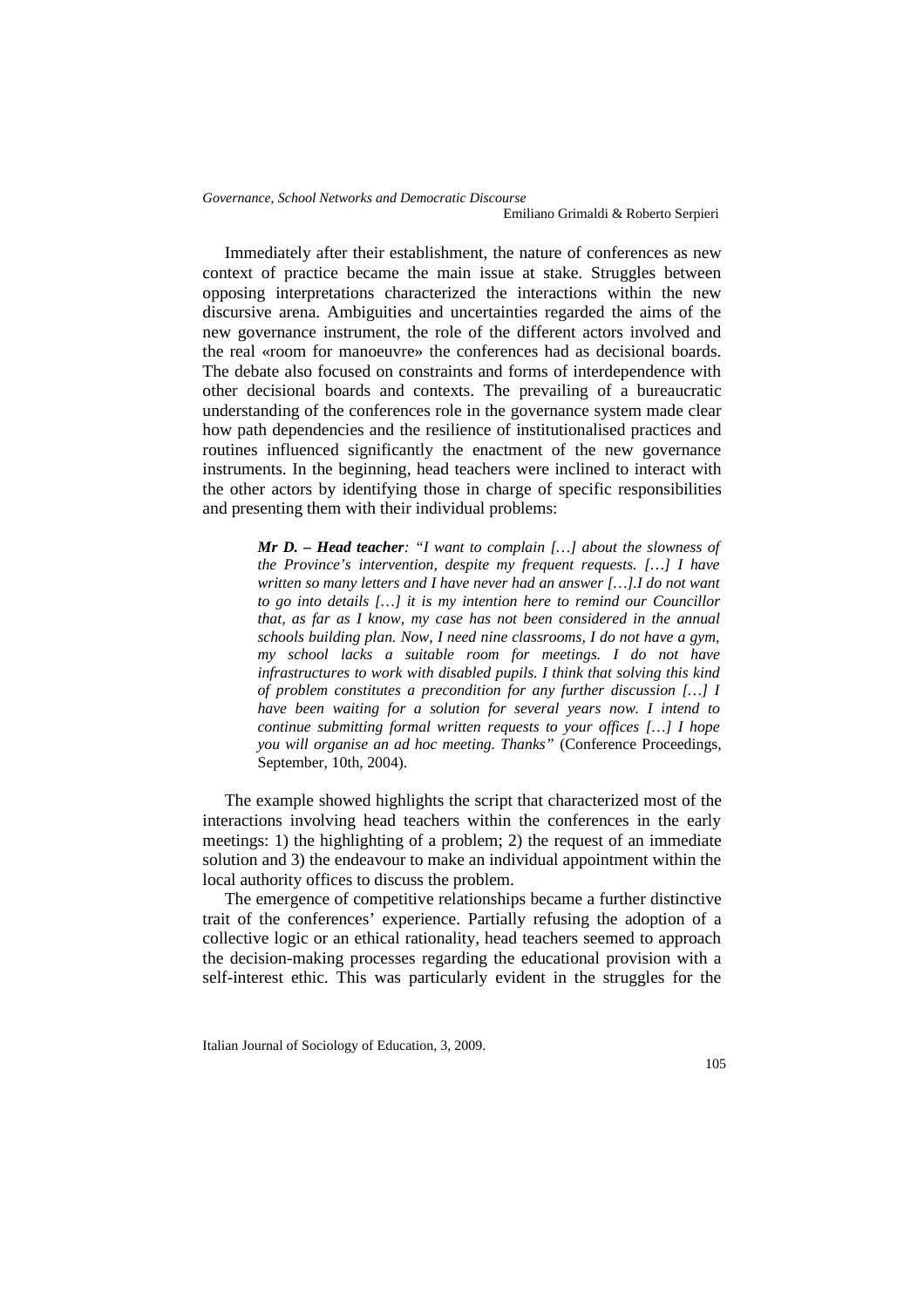Emiliano Grimaldi & Roberto Serpieri

opening of new courses in schools, considered as a means of enriching the single school's educational provision and attracting more students. Scarce attention was given to issues such as dropping-out, low achievement and equity.

Given this scenario, it must be recognized that the dispositional knowledge of some actors played a significant role in the development of dialogic practices within the conferences. Despite bureaucratic path dependencies and competitive pressures, on the basis of the enactment of previous processes of reflexivity, many of them were aware of: a) the need to focus on educational problems and to tackle them through collective action; b) the existence of several structural constraints impeding the adoption of immediate solutions; c) the need for coping with troubles through collaboration. In recent times, previous collaborative experiences were informally carried on, even if on a narrow scale.

On the basis of this dispositional knowledge, since the early meetings, head teachers recalled these previous experiences, and suggested their enhancement in order to answer to the problems identified. Their speeches opened the way to beginning of the second phase of the conferences' implementation processes. The starting point was represented by the discussion on a problem collectively identified as particularly serious: the ongoing diversification among suffering and well-performing schools due to instability in student enlisting trends. One head teacher (**Mrs Bird**), particularly sympathetic with the democratic and collaborative values embodied in the new policies of governance, expressed the need for the enactment of collaborative practices and a further devolution of decisionmaking in order to cope with it and find solutions:

> *«I believe that we need to think like a district and think about a policy for the district. We have to seek solutions that match the needs of our public with the resources available […]. I invite all my colleagues to participate as much as they can in informal meetings where we can organize discussion about our needs and identify possible solutions!»* (Conference Proceeding, March, 24th, 2005).

What she asked for was these informal meetings to become the first step in building further stabilized forms of horizontal networks between schools. After a brief discussion, many head teachers seemed to approve Mrs Bird's proposal and constituted an "informal committee" of the zone.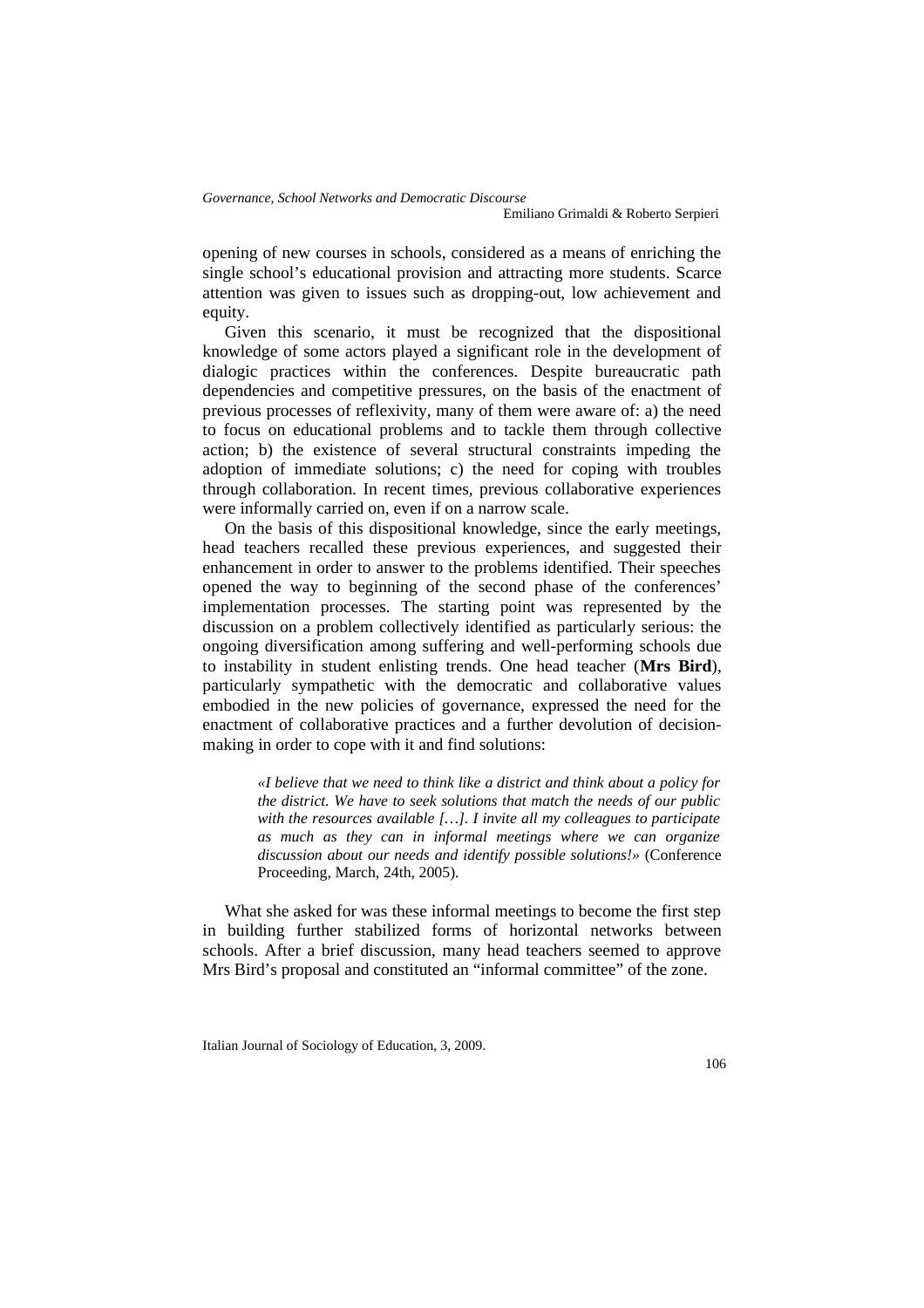In late 2005, after Mrs Bird's election as coordinator of the education zone, the informal committee started its activity. The most part of the zone's head teachers played a significant role within it, discussing problems regarding guidance, educational provision and schools' life.

In 2005 and 2006, the board met four times each year. The main activity of the board was collecting data on the educational trends in the zone. Among other things, the data collected regarded the numbers of pupils leaving primary school that year, in the whole district and disaggregated per each school; the number of applications each high school could receive disaggregated by type of courses, also in relation to the building structures. Matching those data, for example, the head teachers tried to anticipate critical situations and imagine possible solutions mainly in terms of guidance activities to be implemented in the primary schools themselves or revisions of the educational provision at the zone's level.

The enactment of the informal committee represented a break-point in the development of the conferences as instrument of governance. The informal committee's activities became the major issue of discussion. The enactment of forms of collaboration and the constitution of horizontal networks among schools were regarded as the main objectives to be pursued within the official meetings. Shared meanings regarding the scope of the conferences, the identities of the participants and the relations among them emerged. A shift towards democratic practices and values, as opposed to a still persistent hierarchy-oriented way of thought was recognisable. The self-interest attitude shown in the beginning in head teachers' speeches began to fade. Given the contextual constraints, head teachers agreed that the 'best way to act' was to work developing cooperative practices and a '*networking culture'*. Mrs Bird, who coordinated the governing board and played a central role in taking care of the relationships among the heads, was identified as a leading actor in promoting this process.

These developments have had relevant implications in as far as policies oriented towards equity-related issues seemed to emerge. A shared objective of collaborative activities within and without the conferences came into existence to avoid cases of suffering schools, through the implementation of effective practices of vocational guidance and by enriching the educational provision of the poorer schools. These policies could be interpreted as a first step towards the establishment of stable practices of collaboration among schools and the institutionalisation of a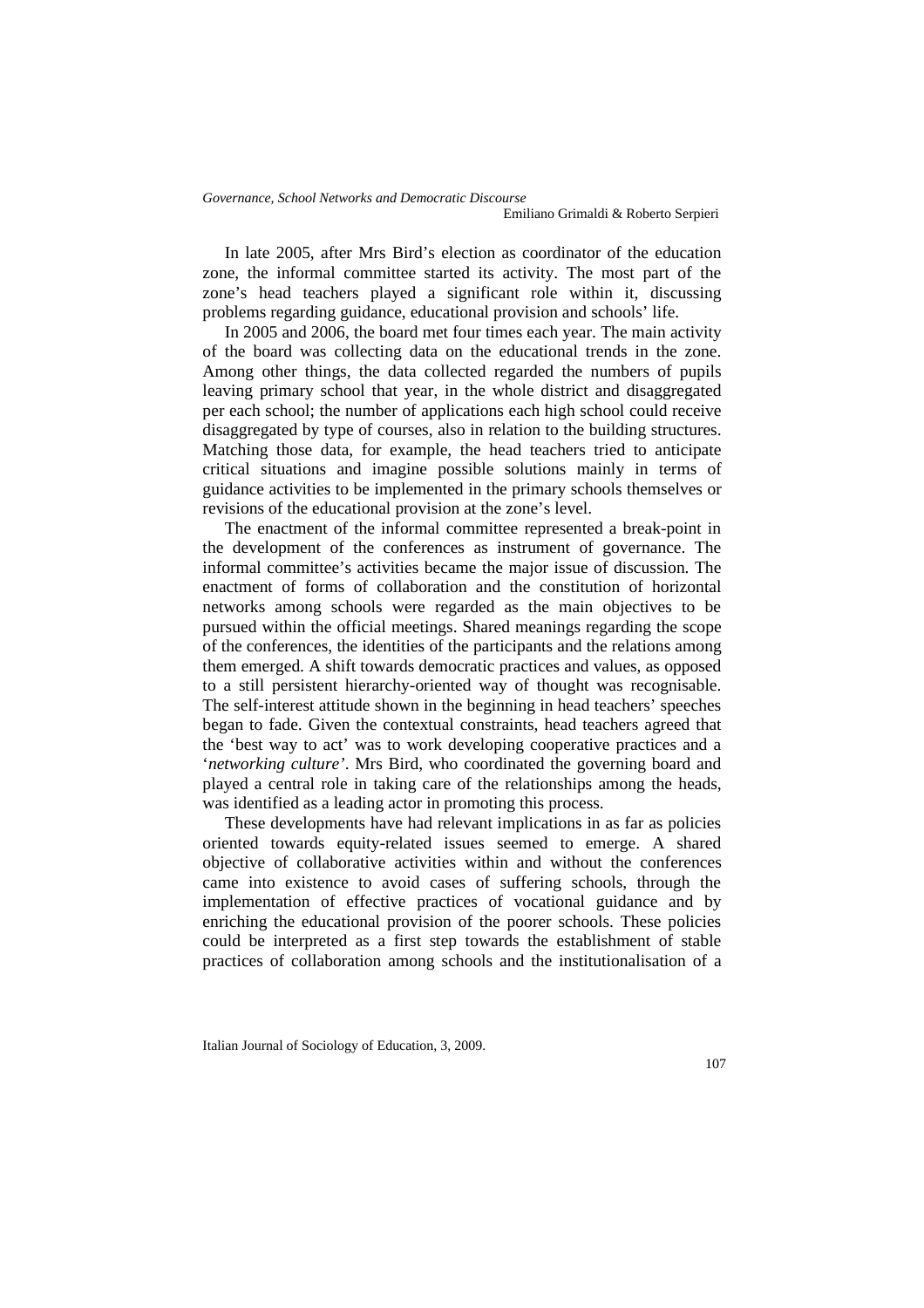collective logic based on the fundamental assumption that problems afflicting each school are the whole zone's problems. As such, the whole zone has a duty to deal with them.

## *The PALE case*

The conferences' experience in the PALE Education Zone started earlier in 2003. In the case of PALE three different phases of the enactment process are recognisable. The first phase does not differ from the one described in the case of VIVID. During the initial meetings, the actors involved expressed contrasting interpretations of the aims of the new governance instrument, the respective responsibilities and the effective decisional powers with which the conferences were charged.

Furthermore, bureaucratic path dependencies and competitive pressures seemed to play a significant role in the development of debates and interactions within and without the conferences also in the PALE case.

Nonetheless, some differences emerged. In particular, the distinctive trait of the PALE experience is that collaborative practices were scarcely institutionalised in the zone. As a consequence, the actors involved in the conference (and the head teachers among them) were faced with a context of practice that was completely new for them and whose potentialities were unexplored. They were thus called on to play their role within this new context without a dispositional stock of knowledge that allowed them to read off its democratic potentialities:

> *Mr S. – Head Teacher: «[…] If I understand correctly, you are asking me […] proposals about the development of our schools, on the future of our territory […], but I think that this a question to be addressed to politicians and administrators, because the Head Teacher's role is to manage the school with the available resources. Of course, the Head Teacher could give some advice on critical situations. […] Nonetheless, he is not responsible for decisions regarding educational planning, the Head Teacher only has to present some considerations on organisational problems regarding schools management […]»* (Conference Proceeding, November, 8th, 2005).

The same bureaucratic scripts recognised in the case of the VIVID Education Zone were enacted (see above). Ninety per cent of the head teachers' speeches were directed to the Province and had the aim of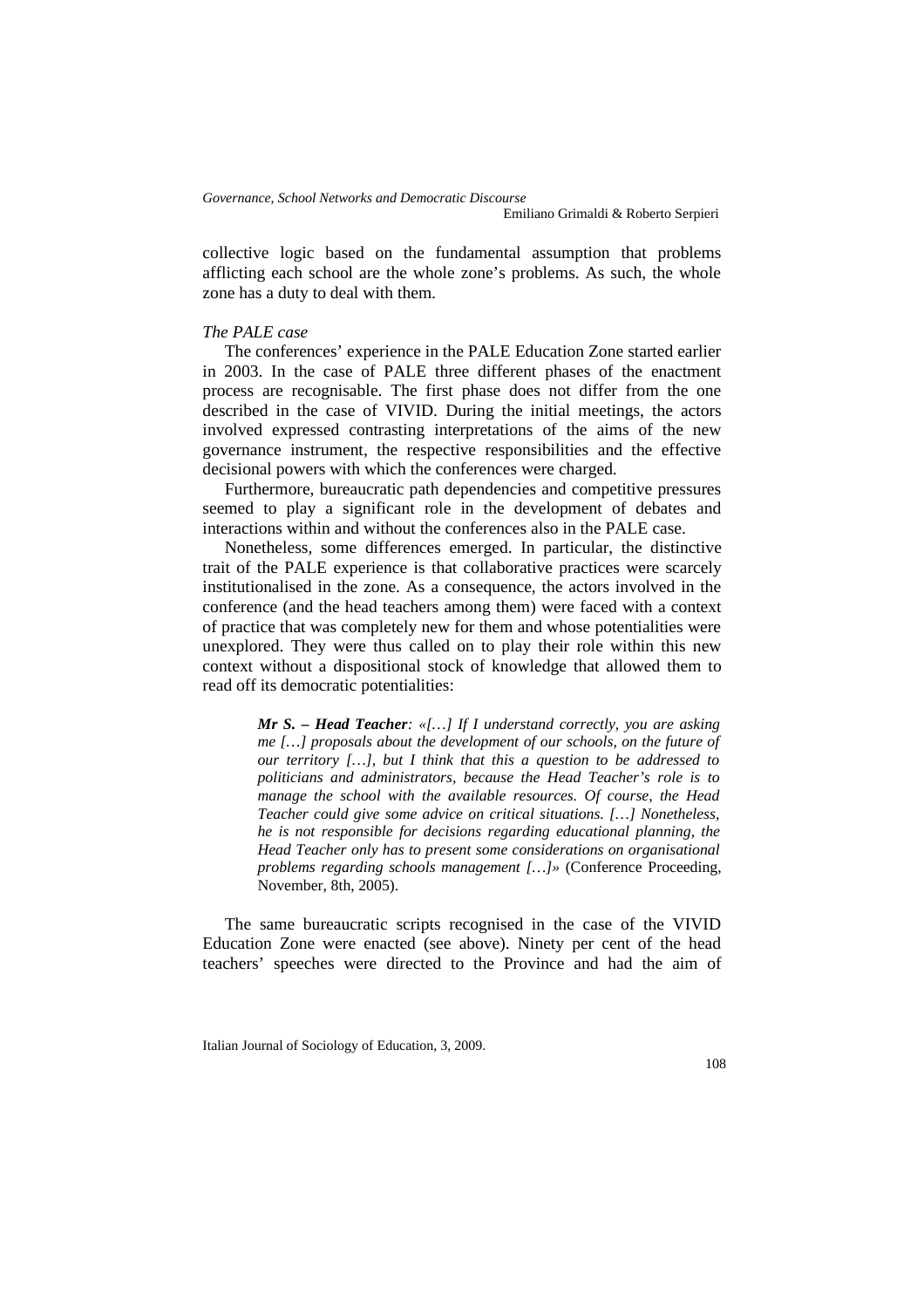complaining about problems regarding funding and building scarcity, asking for an immediate solution.

Despite this similarity, the second phase of the conferences enactment was characterized by a distinctive trait. The most frequent request made by head teachers was for the opening of new courses and the enrichment of the educational provision. Two types of veiled purposes were at stake here. On the one hand, the heads of the most undersubscribed schools were afraid of the progressive fall of new students in their schools while on the other, the heads of the oversubscribed schools tried to increase over and over the number of pupils enlisted in order to get more teachers from the central Ministry, obtain more funds and enhance their schools' status. As happens in a market-like environment, the heads identified the opening of new courses as a scarce commodity to compete for and the meetings as further contexts where those struggles had to take place. As a result, the opening of a potentially democratic space of collaboration had a paradoxical effect. Many head teachers looked at it as a conflictual arena and competitive dynamics emerged among the participants.

As a matter of fact, the conferences became dialogic arenas difficult to govern and control, while reaching any shared decision turned out to be harder. Reciprocal accusations, especially between under- and oversubscribed schools characterized the discussion, while head teachers enacted competitive practices and interpreted self-interest oriented values.

Within this scenario, in 2006 a third phase started. The further development of the conferences was influenced by the interaction between the increased degree of conflict and the growing awareness of the structural constraints limiting the conference in its role as a decisional body. Suddenly, the meetings ceased to be places where competitive practices were enacted, in as far as the head teachers seemed to recognise the scarce effectiveness of their requests and complaints:

> *Mr C. – Head Teacher: «[…] I want to be clear: without resources, and I mean financial resources, experiences like this have a short life. During the Conferences we have discussed and planned […] and in the end? In the end they have said, sorry we do not have resources to hire more teachers and open new courses […]. Now I would like to understand […] what are we doing? Conferences would have sense if they had any effective decisional power. But they have not! […] Again, in my view it is a trial to delegate to schools the solution of their problems»* (Interview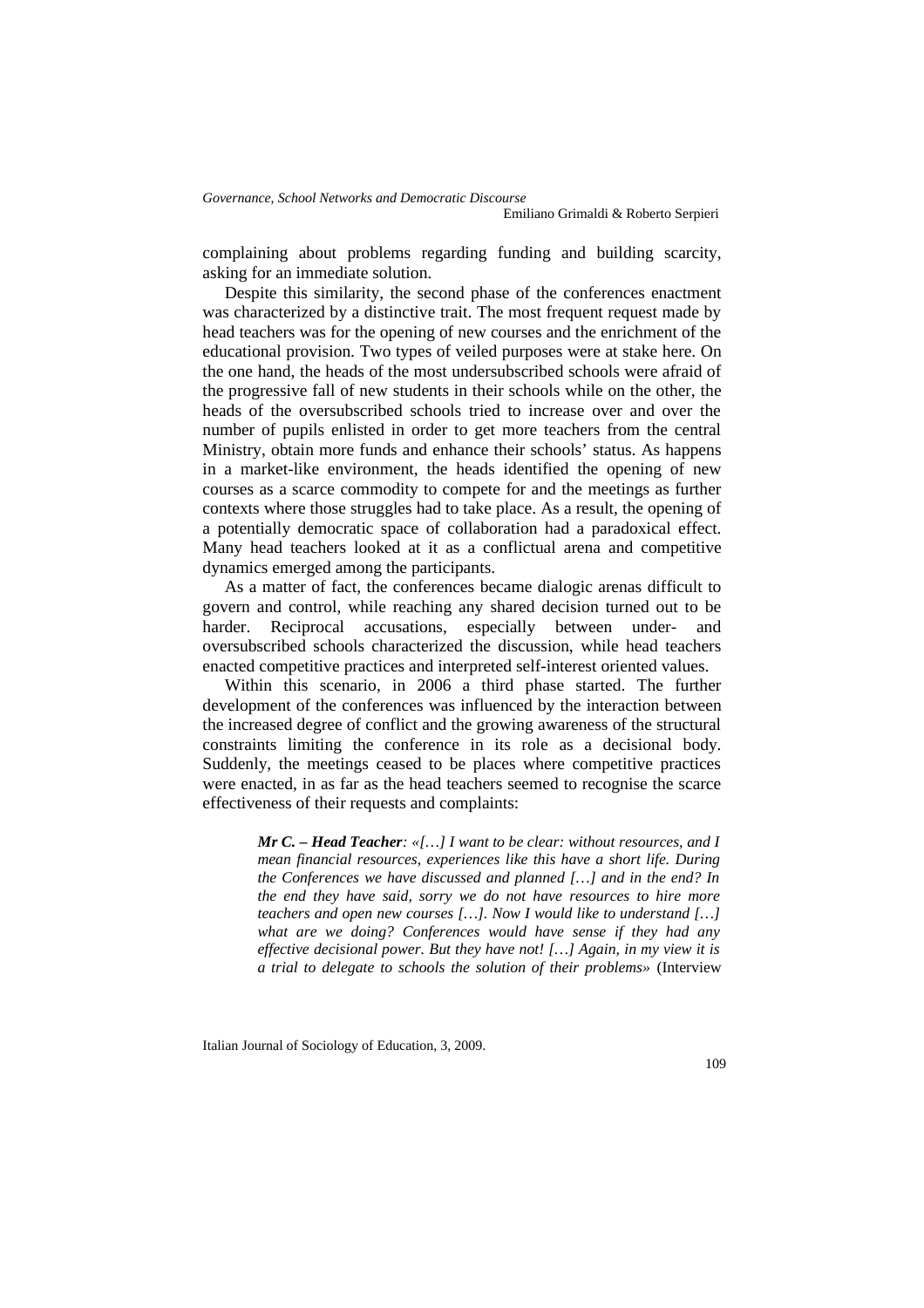Emiliano Grimaldi & Roberto Serpieri

hold on February, 12th, 2007).

At the same time observations conducted within the provincial offices gave us the possibility of identifying the persistence and maybe the increasing frequency of the following *script*:

 firstly, a head teacher comes into the office affirming that he/she had had a previous meeting with the councillor and her staff about a problem; she/he reports the problem and what the councillor said about the possibility of finding a solution; she/he proposes her/his solution;

 secondly, the bureaucrat discusses the case with the head teacher, analysing data from databases and considering the possible solutions;

 thirdly, the encounter always finished with the commitment by the bureaucrats to bring the different realistic solutions they were able to identify to the attention of the councillor. In the event of the problem concerning a school building, the bureaucrat and the head could agree about the advisability of making a survey before defining any possible solutions.

The conference ceased to be a place where actors tried to carry on any kind of decision-making, and its democratic potentialities were unexplored. The allocation of resources and the planning of the educational provision continued to follow the previous bureaucratic script. Further, a consequence of the development of conflictual dynamics within the conference was the hybridization of this bureaucratic script with competitive values and practices. Head teachers holding relational resources and/or advantage positions continued to use them in order to increase the leading status of their schools, while the undersubscribed schools were not supported by any kind of collaborative networks in order to tackle their problems and weaknesses. Even if the data gathered do not allow us to provide further consideration in this sense, it is easy to foresee that these developments will result in an increase of differences between under- and oversubscribed schools, in terms of funding, quality of teaching, educational provision and, as a consequence, students' achievements.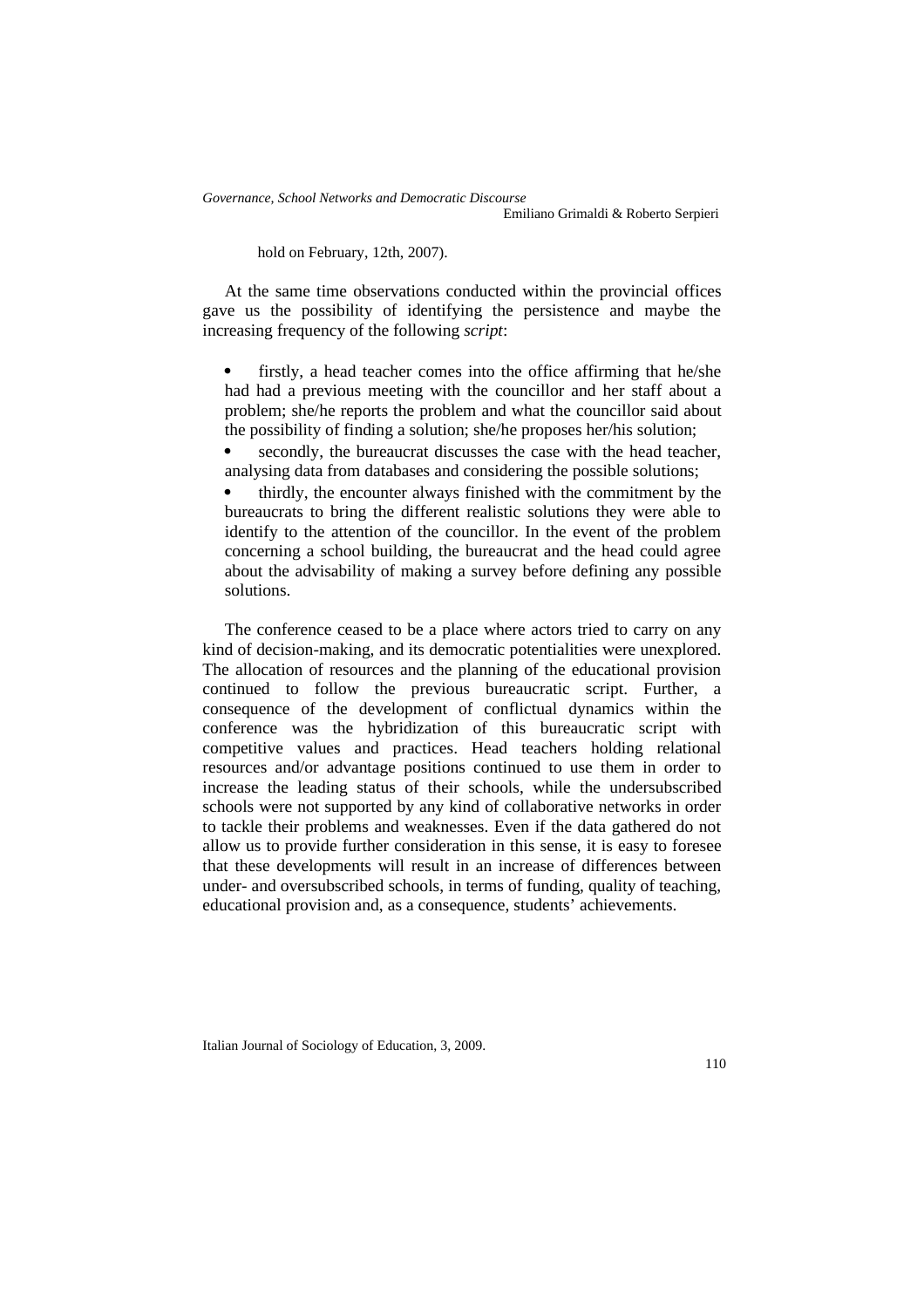Emiliano Grimaldi & Roberto Serpieri

## **Conclusion**

Our research highlights how a "relational" approach (Seddon, 1994) to the study of education policies and their contexts is required in order to grasp the complexity of structural interdependencies, the boundaries of the spaces for actions for leaders and the intricacy of the relational and institutional arrangements.

Policy trajectories, their outcomes as well as the unintended consequences of their implementation, are strongly influenced by "path dependencies" of the educational contexts (Meyer and Rowan, 2006) and by the emergence of forms of distributed leadership (Woods, 2005). This evidence stands in sharp contrast with the implications of those *heroic* visions of leaders, such as the proposal to create "system leaders" (Hopkins, 2007) in education, that recently came back at the centre of the debate in a new, network-suited framework. We could consider our case studies as examples of the introduction of new institutional forms. Further, the networks emerging could be interpreted as new arenas where different discourses confront each other. We should therefore recognize that our research represents only an initial step in the analysis of «how complex interests interact and mediation operates in the 'gaps and spaces for action and response' which policy opens and re-opens (Ball, 2006: 17)» (quoted in Woods *et al.*, 2007: 240).

The new form of governance promoted by the Province appears as a mix of horizontal and hierarchical relations. The space opened for the democratic discourse, the practices of collaboration and the adoption of an equity-oriented logic are always at risk, therefore, due to the continuing overlapping of these two kinds of relations. In actual fact, the two case studies analysed are distinguished by the "durability" of the democratic discourse. In the VIVID case, the durability of the democratic discourse is rooted in the habit the schools have developed in the recent past to act adopting cooperative logics and sharing objectives.

VIVID seems to work as a «dynamic network» (Hatcher, 2008), that has enhanced and empowered the existing legacy of distributed leadership thanks to the institutionalisation of the Conference and the horizontal relations within it. Nonetheless evidence from the field show how two risks are at stake. On the one hand, competitive practices and values (managerial discourse) could emerge within the complex interactions between structural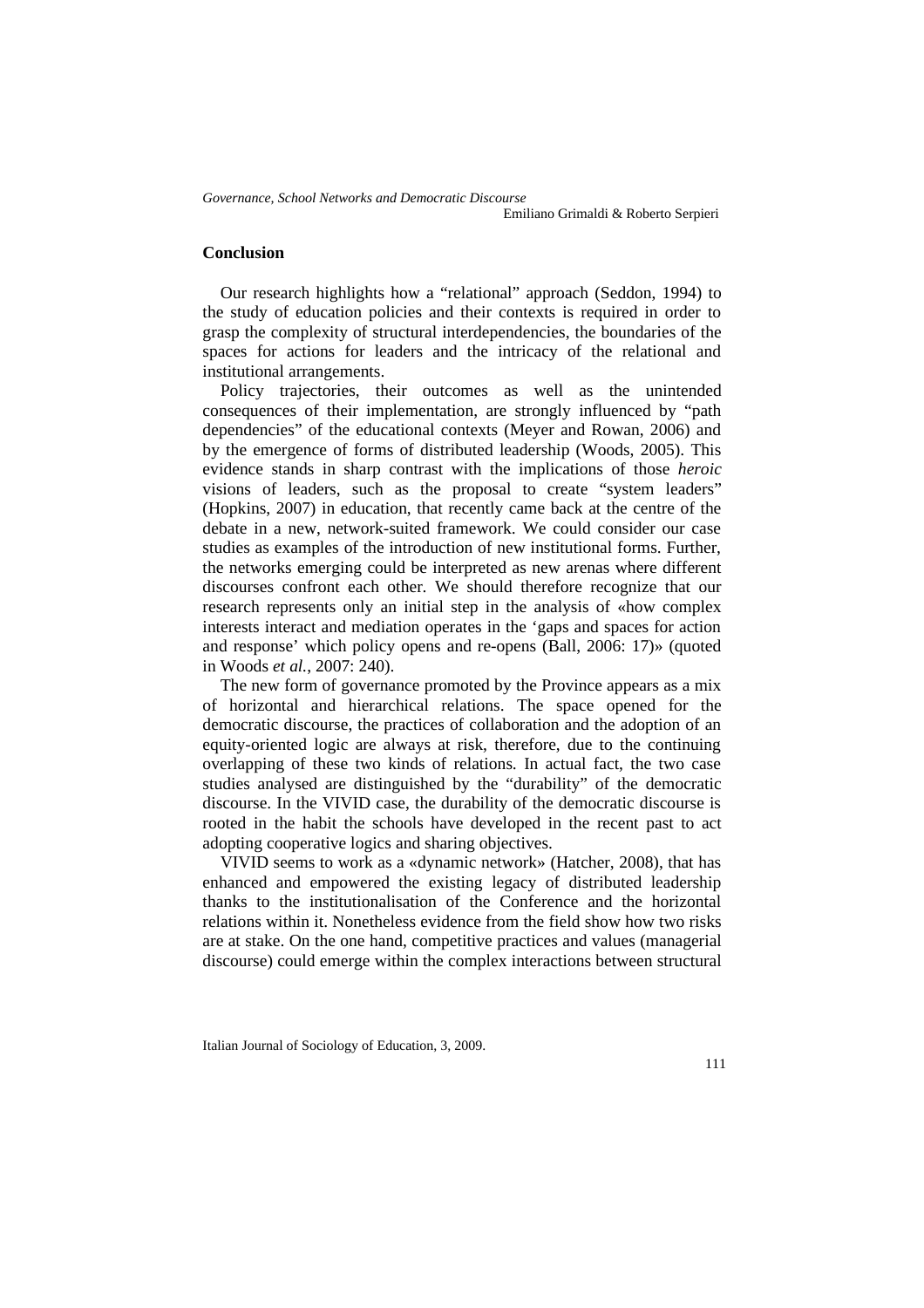interdependencies and the gaps and spaces for action. On the other it is still the risk that hierarchical relations actually return to prevail (bureaucratic discourse). The necessity emerges to explore the indispensable forms of institutional support that those democratic spaces and spontaneous practices of distributed leadership need in order to be institutionalised. Further this support implies giving up any temptation to adopt forms of network management and control, as occurs in the "system leader" approach.

On the contrary, in the PALE case, the new institutional form has not implied the development of collaborative practices and values, since path dependencies of the context have greatly deviated from the logic of the democratic discourse. The emerging network has remained within the limits of a «hierarchical model» (Hatcher 2008). On the one hand, the prevailing hidden bureaucratic negotiations bolster the development of competitive dynamics among the actors. Educational leaders compete with each other, adopting logics of action proper to the managerial discourse. The outcome is the spread of diversity. At the same time, they re-enable hierarchical relations, on the other. Due to path dependencies related to the resilience of the bureaucratic discourse, the local government comes back as the apex of the negotiations among the competing schools. The risk emerges of the adoption of managerial and control solutions leading towards the creation of system leaders appointed by local governments.

In this respect, the two cases indicate how practices and values of the school heads embody a substantial tension inherent in the wider reform trajectory of the Italian education system. This tension emerges as the result of the struggles between policies inspired by diverging discourses. First, the neoliberal discourse, fostering the principles of competition and New Public Management. Second, policies that revitalize and reinforce practices and values of the «bureau-professionalism». Third, initiatives inspired by democratic logics promoting forms of collaborative partnerships (Newman, 2001; Sterling, 2005; Gewirtz, 2002), especially at the local level. Nonetheless, the examination of the educational leaders acting out their renewed role highlights how the competitive pressures are progressively undermining the possibility of exploration of democratic potentials inherent in the instrument of partnership. Path dependencies and the spontaneous practices of distributed leadership, i.e. head teachers acting out competences of leadership in order to create common meanings, share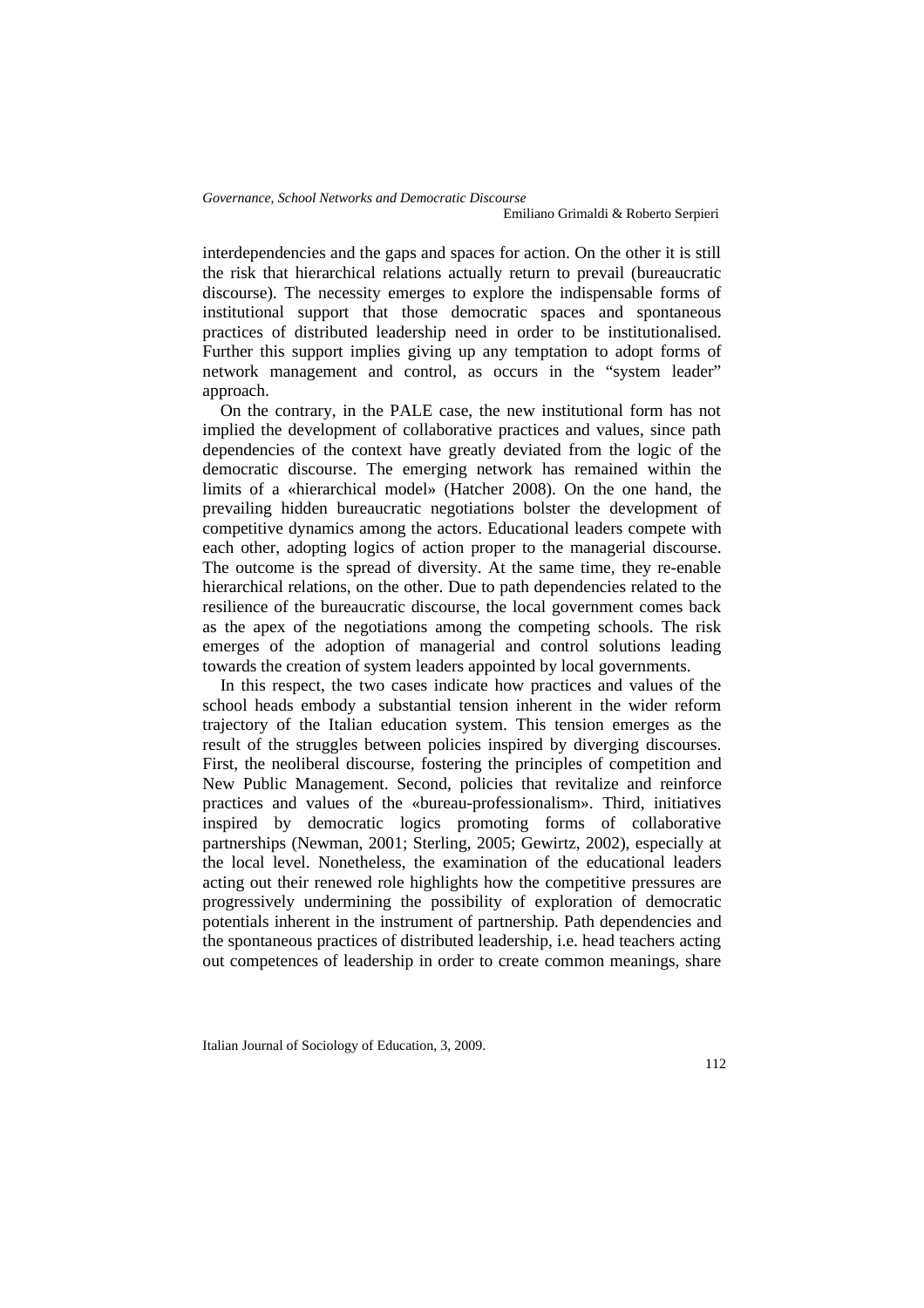Emiliano Grimaldi & Roberto Serpieri

resources and pursue the common good, could work against this trend. Nevertheless, the risks of competitive evolutions and the resilience of bureaucratic practices and values highlight how policies counteract the competitive pressures. Further, sustaining these democratic spaces involves enabling head teachers to adopt the three forms of rationality defined above (ethical, discursive and decisional) (Woods, 2005).

### **Acknowledgements**

A previous version of this article has been presented at the at the BELMAS (British Educational Leadership Management Administration Society) Annual Conference, University of Birmingham, 4th – 6th July, 2008.

The authors would like to thank Giovanna Barzanò, Giorgia Galano and Titti Romano for their ideas and helpful comments on earlier versions of this article.

#### **References**

- Armone, A. and R.Visocchi. 2005. *La responsabilità del dirigente scolastico*, Roma: Carocci.
- Ball, S.J. 2006. *Education Policy and Social Class*, London: Routledge.
- Ball, S.J. 2007. *Education plc*, London: Routledge.
- Benadusi, L. and R. Serpieri. 2000. (eds). *Organizzare la scuola dell'autonomia*, Roma: Carocci.
- Benadusi, L. and N. Bottani. 2006 (eds). Uguaglianza e equita' nella scuola, Trento: Erickson.

Berlinguer, L. 2001. *La nuova scuola*, Bari: Laterza.

- Clarke, J. and J. Newman. 1992. "Managing to survive: dilemmas of changing organisational forms in the public sector", paper presented at the *Social Policy Association Conference*, University of Nottingham, July.
- Eurydice. 2007. *School Autonomy in Europe. Policies and Measures*, European Commission, Bruxelles.
- Evans, J., Castle, F., Cooper, D., Glatter, R., and P.A. Woods. 2005. "Collaboration: the big new idea for school improvement?", in *Journal of Education Policy*, 20/2: 223-235.
- Fischer, L. Fischer, M.G. and M. Masuelli. 2002. I dirigenti nella scuola dell'autonomia, Bologna: Il Mulino.
- Gewirtz, S. 2002. *The Managerial School: Post-Welfarism and social Justice in Education*,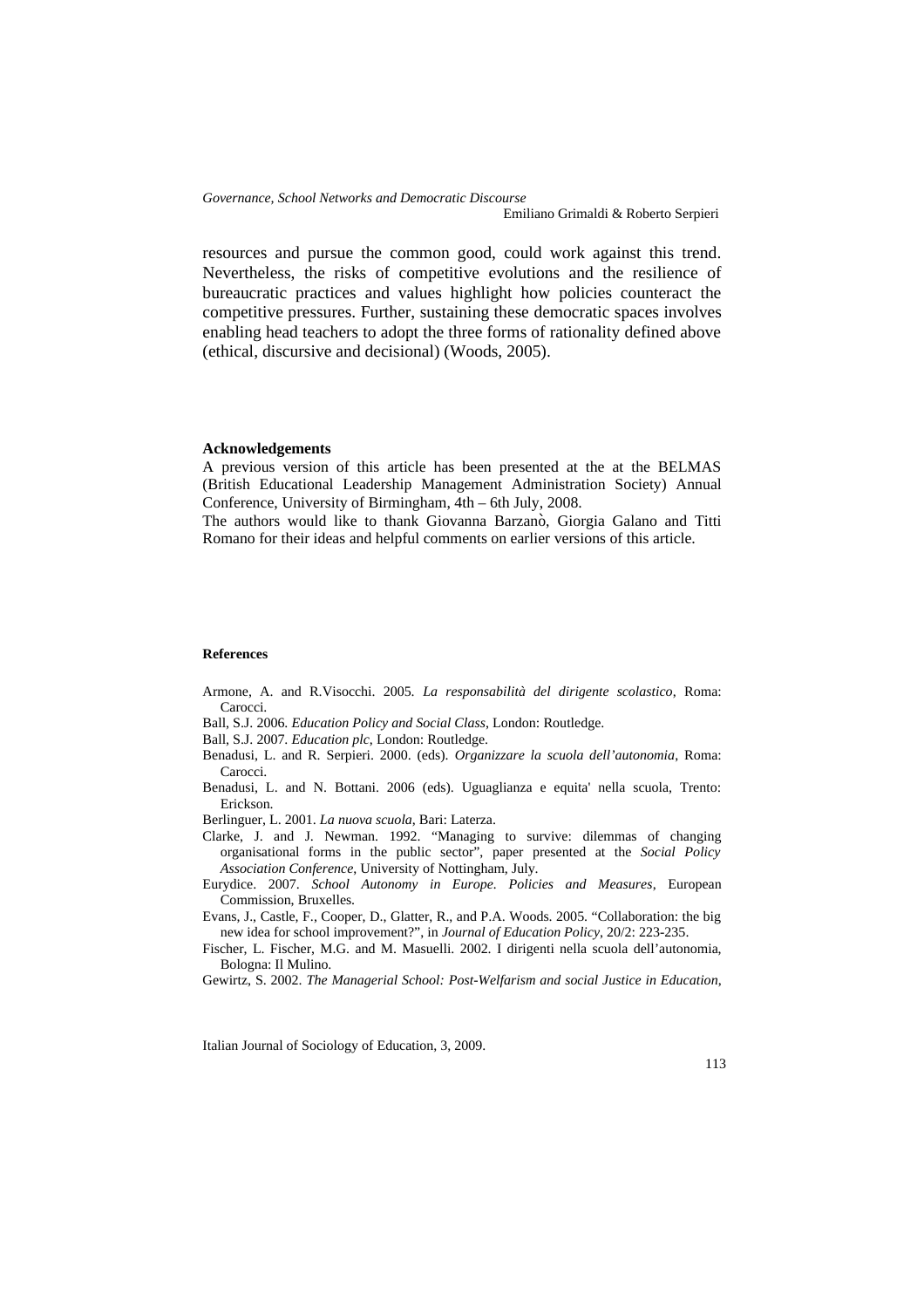Emiliano Grimaldi & Roberto Serpieri

London: Routledge.

- Gewirtz, S. and S. Ball. 2000. "From 'Welfarism' to 'New Mangagerialism': shifting discourses of school headship in the education marketplace", in *Discourse: studies in the cultural politics of education*, 21/3: 253-268.
- Grimaldi, E. and P. Landri. 2006. "Accordi, Conflitti, Attese. Il governo locale dell'istruzione", in Colombo, M., Giovannini, G. and P. Landri. (eds). *Sociologia delle politiche e dei processi formativi*, Milano: Guerini.
- Grimaldi, E. and R. Serpieri. 2009. 'Regional Policy Implementation in the Italian Education System', in Jakobi, A. P., Martens, K., and K. D. Wolf. (eds). *Governance and Education. Rediscovering a Neglected Field for Political Science*, London: Routledge.
- Gronn, P. 2003. *The New Work of Educational Leaders*, London: Sage.
- Gunter, H. 2008. "Policy and Workforce Reform in England", in *Educational Management Administration & Leadership*, 36/2: 253-270.
- Hatcher, R. 2008. "System leadership, networks and the question of power", in *Management in Education*, 22/2: 24-30.
- Hopkins, D. 2007. *Every School a Great School*, Maidenhead: Open University Press.
- Jessop, B. 2002. *The Future of the Capitalist State*, Cambridge: Polity Press.
- Kooiman, J. 2000. "Societal Governance: Levels, Modes and Orders of Social-Political Interaction", in Pierre, J. (eds). *Debating Governance*, Oxford: Oxford University Press.
- Meyer, H. and B. Rowan. 2006. (eds). *The new institutionalism in education*, New York: SUNY.
- Mintzberg, H. 1983. *Structure in Fives. Designing Effective Organizations*, Englewood Cliffs: Prentice Hall.
- Newman, J. 1998. "Managerialism and social welfare", in Hughes, G. and G. Lewis. (eds). *Unsettling Welfare: the reconstruction of social policy*, London: Routledge.
- Newman, J. 2001. *Modernising Governance*, London: Sage.
- Olssen, M., Codd, J. and A.M. O'Neill. 2004. *Education Policy: Globalization, Citizenship and Democracy*, London: Sage.
- Osborne, D. and T. Gabler. 1992. *Reinventing Government: How the Entreprenurial Spirit is Transforming the Public Sector, from Schoolhouse to Statehouse, City Hall to the Pentagon*, Reading, MA: Addison-Wesley.
- Ribolzi, L. 2006. "Ri-formare o ri-creare: la missione impossibile della scuola italiana", in Colombo, M., Giovannini G. and P. Landri. (eds). *Sociologia delle politiche e dei processi formativi*, Milano: Guerini Scientifica.
- Seddon, T. 1994. *Context and beyond: Reframing the theory and practice of education*, London: Falmer Press.
- Serpieri, R. 2007. "Educational leadership in Italy: A war of discourses?", paper presented at the *BERA Annual Conference*, Institute of Education, University of London, 5th – 8th September.
- Serpieri, R. 2008a. *Governance delle politiche scolastiche*, Milano: FrancoAngeli.
- Serpieri, R. 2008b. *Senza leadership. Un discorso democratico per la scuola*, Milano: FrancoAngeli.
- Silverman, D. 2005. *Doing qualitative research*, London: Sage.
- Sterling, R. 2005. "Promoting democratic governance through partnership", in Newman, J. (eds). *Remaking Governance*, Bristol: Policy Press.